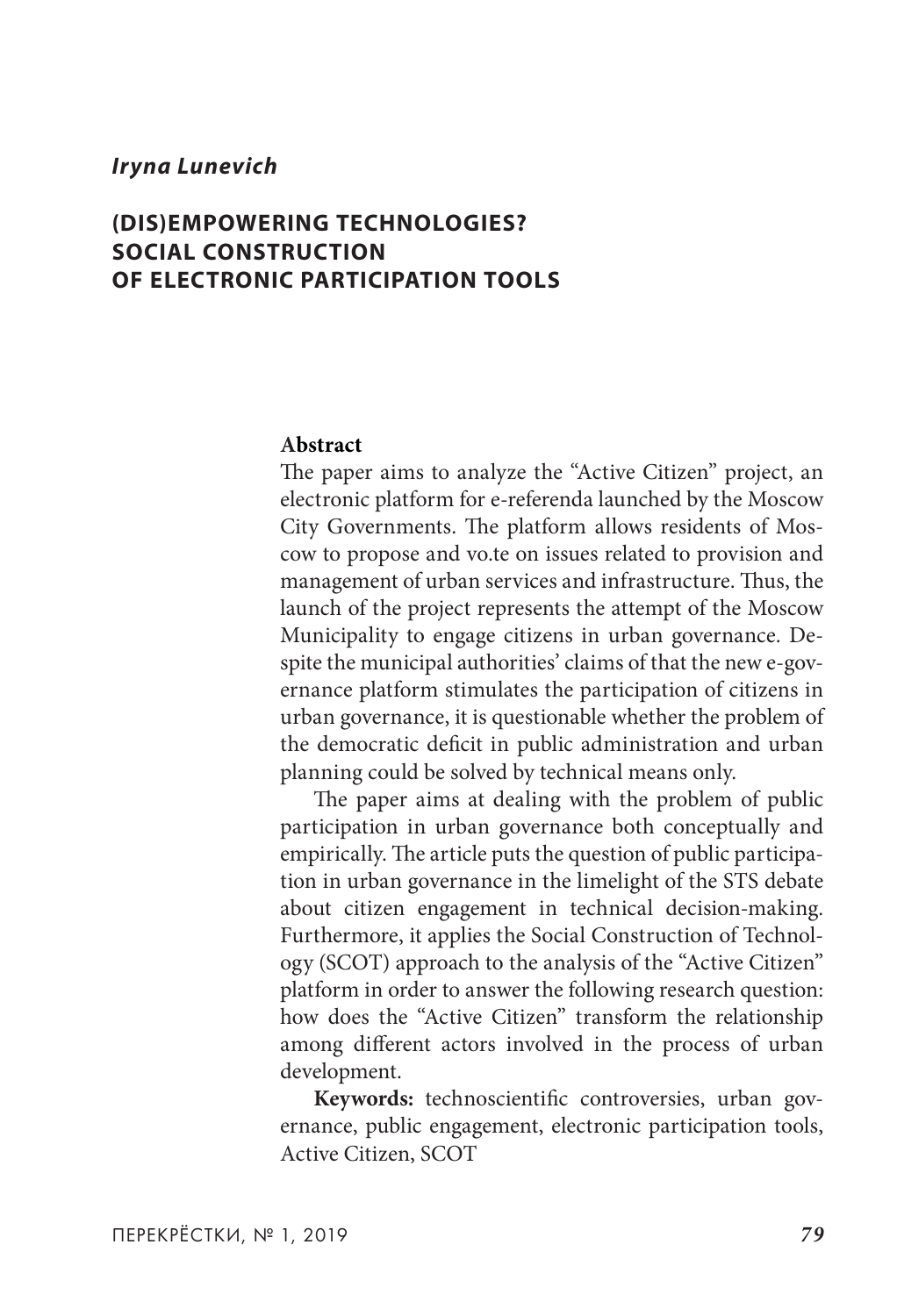### **Introduction**

This paper attempts to analyze a particular initiative to engage the public in urban decision-making that was undertaken by the Moscow City Government. In 2010, the then President Medvedev appointed Sergei Sobyanin a new Mayor of Moscow. Sobyanin's administration tried to promote Moscow as "a seemingly more open and democratic city" (Büdenbender and Zupan 2016:11). First of all, the Mayor filled key administrative positions with Western-educated professionals. Secondly, Sobyanin's administration started organizing open architecture contests to increase transparency of the urban development process. Finally, Sobyanin introduced a number of "depoliticized" participation tools for urban planning (Büdenbender and Zupan 2016:11).

These participation tools include various electronic platforms that help to maintain a constant dialogue between the authorities and the public. The most popular service among them is the "Active Citizen" platform<sup>1</sup> that was launched by the municipal authorities of Moscow in 2014. It allows residents of Moscow to vote on issues related to the provision and management of local services, design, and planning of neighborhoods and public spaces. The authorities claim that the "Active Citizen" application helps engage citizens in a policy-making process and support their participation in urban governance. Thus, the launch of the "Active Citizen" application represents an attempt of the Moscow municipal authorities to make the process of urban governance more democratic.

Despite the city administration's claims that the new platform stimulates participation of citizens in urban governance, it is questionable whether the problem of the democratic deficit in public administration could be solved by technical means only. Thus, in order to understand how (if at all) the "Active Citizen" application enables a participatory urban planning process, it is necessary to open the "black box" of the e-governance platform and examine its effects on how the city authorities of Moscow, urban planners, architects and citizens collaborate with one another. This paper, therefore, aims to address the following question: how does the "Active Citizen" transform the relationship among different actors involved in the process of urban development.

The paper aims at dealing with the problem of public participation in urban governance both conceptually and empirically. It conceptualizes urban management as the technology governance arena. Therefore, the paper puts

<sup>&</sup>lt;sup>1</sup> I will also refer to this as application, electronic referenda service or technological artifact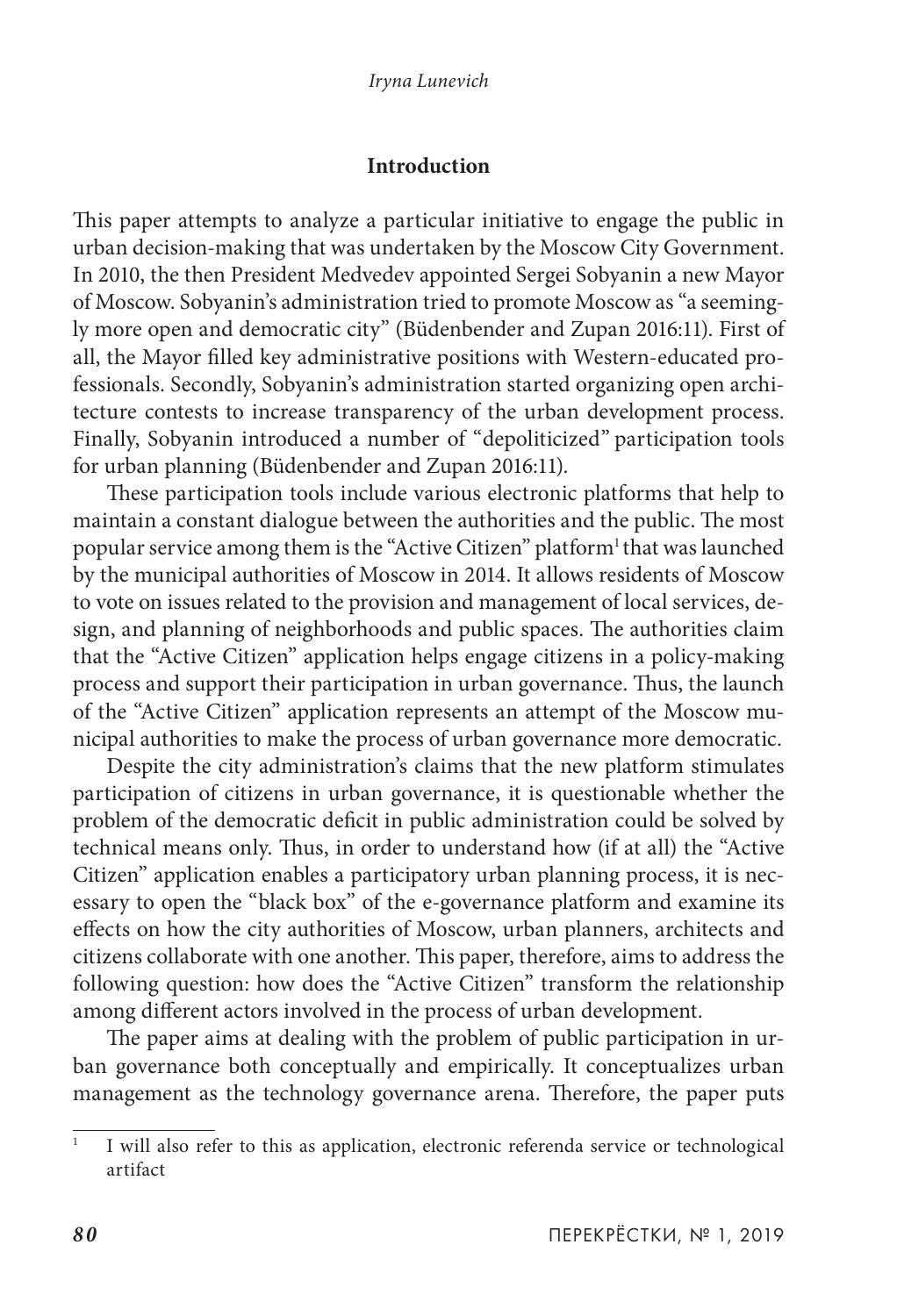the question of public participation in urban governance in the limelight of the STS debate about citizen engagement in technical decision-making. In addition, it presents STS perspective on forms and methods of public engagement in technical decision-making and discusses the role of ICTs in supporting citizens' participation in the governance process.

Next, the article applies the Social Construction of Technology (SCOT) approach to the analysis of the "Active Citizen" platform. The SCOT approach allows to identify the meanings that various stakeholders attribute to the referenda platform and, therefore, to understand how they measure its success. Furthermore, the SCOT approach draws attention to the social, political, and economic context, in which technological artifacts are designed and used. Thus, the paper aims at reflecting on how the specific context of the post-socialist city, in which the platform operates, shapes its development.

The analysis of the "Active Citizen" application is based on document analysis and interviews with key actors. The document analysis covers a wide range of sources: the official web page of the "Active Citizen" project, legal documents, interviews with the "Active Citizen" administration in the largest government-owned and independent newspapers published between May 2014 and July 2016. The document analysis was complemented with interviews with key actors involved in the debate over the design of the "Active Citizen" platform: a representative of the "Active Citizen" project as well as critics and users of the platform. All the twelve interviews were made during a research trip to Moscow in April, 2016.

# **Public Participation in Technical Decision-Making and Urban Governance**

Since the mid-1990s, STS scholars have been increasingly calling for public engagement in science and technology decision making (Callon, Lascoumes and Barthe 2009; Jasanoff 2004; Nowotny 2003). According to them, technoscientific controversies raise not only technical questions but social, political, economic and ethical concerns. Consequently, STS researchers have argued that citizens should participate in discussions about nuclear power, environmental risks, genetically modified organisms, etc., as their opinions are as valid as claims of scientists and technical experts (Callon et al 2009; Jasanoff 2004; Irwin and Michael 2003; Nowotny 2003).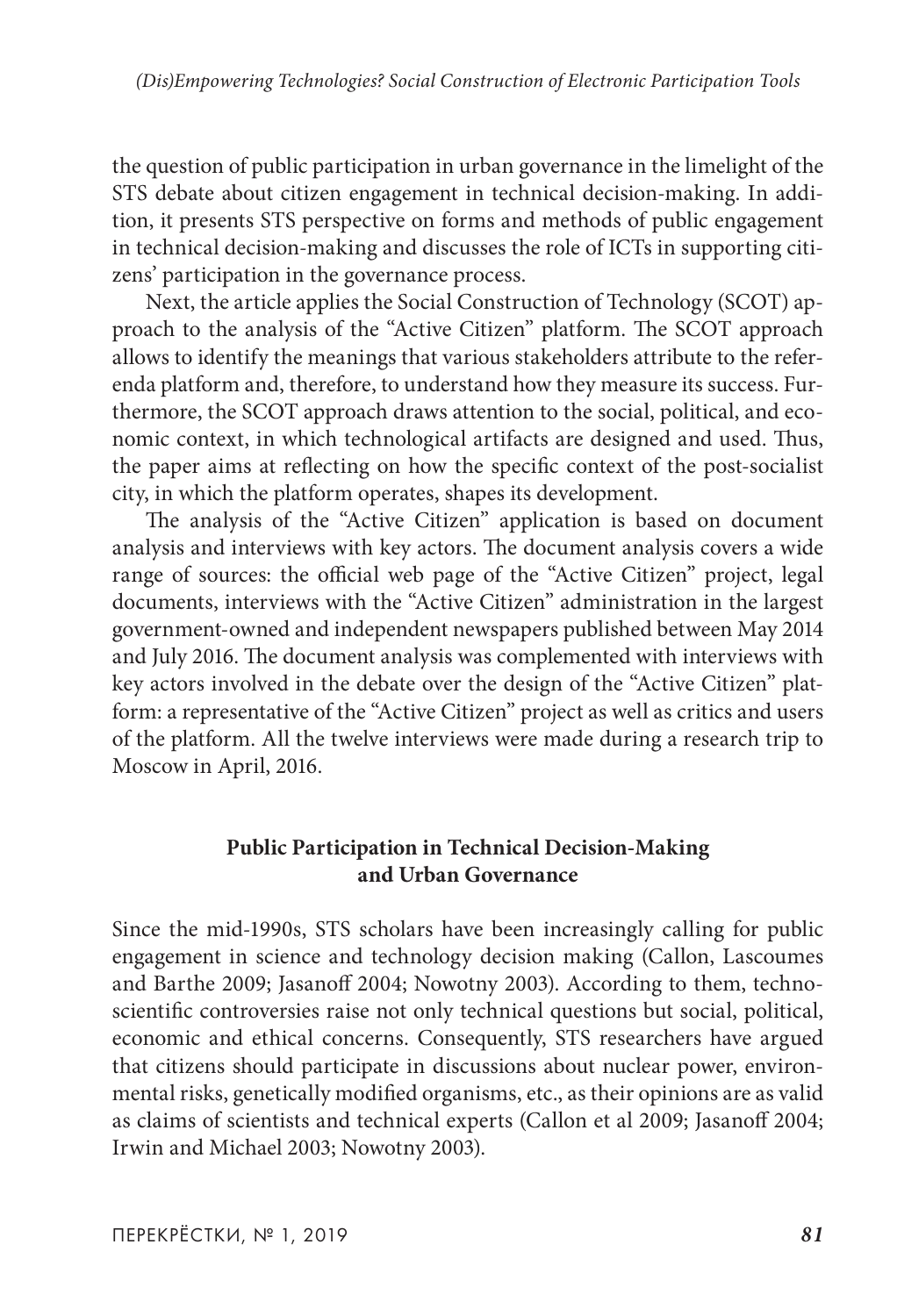Urban planning theorists and practitioners were also a part of this tendency (Healey 1992; Innes and Booher 2004). According to Patsy Healey, a specialist in planning theory and practice, urban planning is an interactive process that draws on expertise of actors "each with its own meaning systems and hence knowledge forms and ways of reasoning and valuing" (Healey 1992:242). Therefore, she argues, formal techniques of urban planning should be supported by unconventional methods that allow different groups to achieve understanding. Urban planning theorists Judith Innes and David Booher add that procedures that seek to address interests of all affected stakeholders allow to resolve potential conflicts, improve the quality of decisions, build trust and increase the satisfaction of the public (2004: 427–428).

Partly in response to the STS scholars' criticism, governments have attempted to increase citizen participation in management of science and technology (Irwin 2006:300; Leach, Scoones, and Wynne 2005:215). The shift towards democratization of decision making took place not only within scientific institutions, but also within the sphere of urban planning and governance. Urban planning theorists Helena Leino and Markus Laine remark that city governments have recently opened up the planning processes and used diverse methods such as thematic groups and workshops to support deliberative planning practices (2011: 90).

Despite the participatory turn that has recently happened in numerous disciplines including urban planning and governance, STS scholars question whether new participatory procedures allow for greater public engagement. Social anthropologist Melissa Leach and her colleagues (2005) suggest that there is still a significant gap between political rhetoric and institutional practice. Leach et al (2005) assert that despite the stated intentions of allowing the public to participate in a debate about science and technology, some groups are still excluded from technical decision-making.

The degree of citizen involvement in technical decision-making also depends on the structural features of a particular participatory mechanism (Rowe and Frewer 2005). The authors show that public hearings and focus groups allows little space for dialogue between different parties. Furthermore, these methods are time-consuming as they require participants to be physically present at a meeting place. In turn, such methods as referenda and public opinion surveys are less time-consuming and, therefore, they allow to engage larger groups of populations. However, Rowe and Frewer (2000) assert that the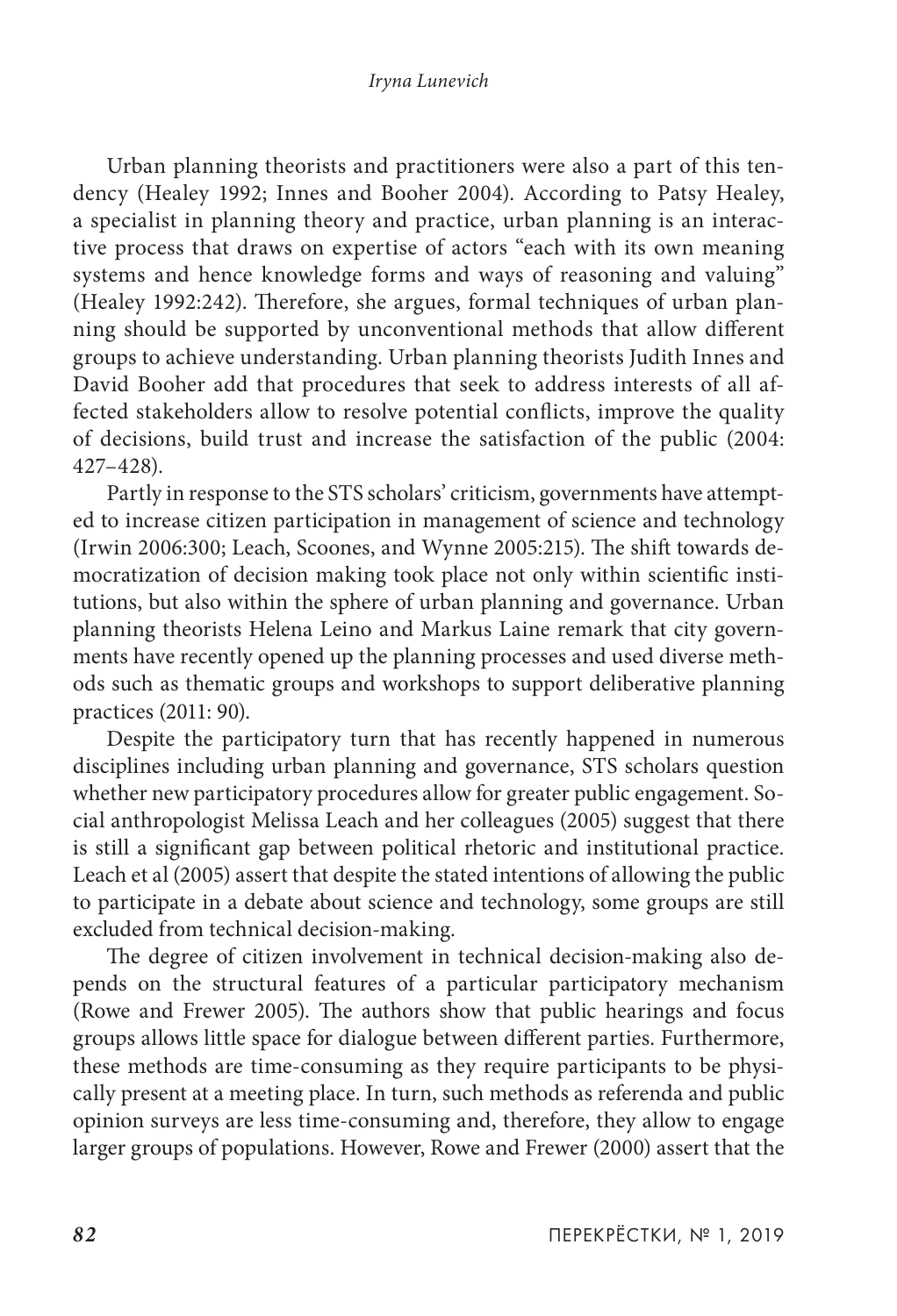quality of decisions, which arise from the implementation of these methods, might be relatively low.

Driven by the shortcomings of conventional methods of public participation, scholars, policy-makers, and urban planners have recently turned their attention to examining the potential of electronic participation tools. These tools include such technologies as electronic voting systems, group decision support systems, and discussion forums (Sæbø, Rose and Flak 2008). Proponents of e-governance tools argue that ICTs help overcome a number of limitations of conventional participatory procedures. Scholars in the field of e-governance research agree that one of the main advantages of electronic participation tools is that they eliminate time-space constraints (Brabham 2009; Höffken and Streich 2011; Kleinhans, Ham and Evans-Cowley 2015) and allow citizens "to participate in decision-making 'on the go'" (Ertiö 2015:306).

In addition, urban researchers Reinout Kleinhans, Maarten Van Ham and Jennifer Evans-Cowley (2015) claim that mobile and social media tools help engage such groups as youths and young adults that are normally indifferent to urban affairs and, therefore, excluded from decision-making. According to Stefan Höffken and Bernd Streich (2013), scholars studying the phenomenon of mobile participation, these instruments use creative mechanisms, e.g., gaming techniques, to encourage citizens to participate in urban governance.

Not only do electronic participation tools increase the degree of public engagement in decision-making, but they also improve the quality of citizen participation. Scholars studying the e-governance phenomenon stress that digital participation tools allow people to create their own content (Bonsón, Torres, Royo and Flores 2012). Public administration scholar Dennis Linders (2012) asserts that electronic participation tools make it easier for citizens to share their knowledge and expertise with government. Thus, he argues, digital tools break down traditional hierarchy and redistribute power and responsibility between policy-makers and citizens (Linders 2012:451).

Although there has been much enthusiasm about the potential of electronic participation tools to engage the public in decision-making, many scholars doubt that electronic technologies enhance citizen participation. One of the main concerns of the sceptics is that ICTs might exacerbate digital divide (Bélanger and Carter 2010). The results of Lemuria *Carter* and France *Belanger's (2010) research about* the relationship between the digital divide and the Internet voting indicate that lower-income groups, older citizens and people who rarely use the Internet are less likely to participate in electronic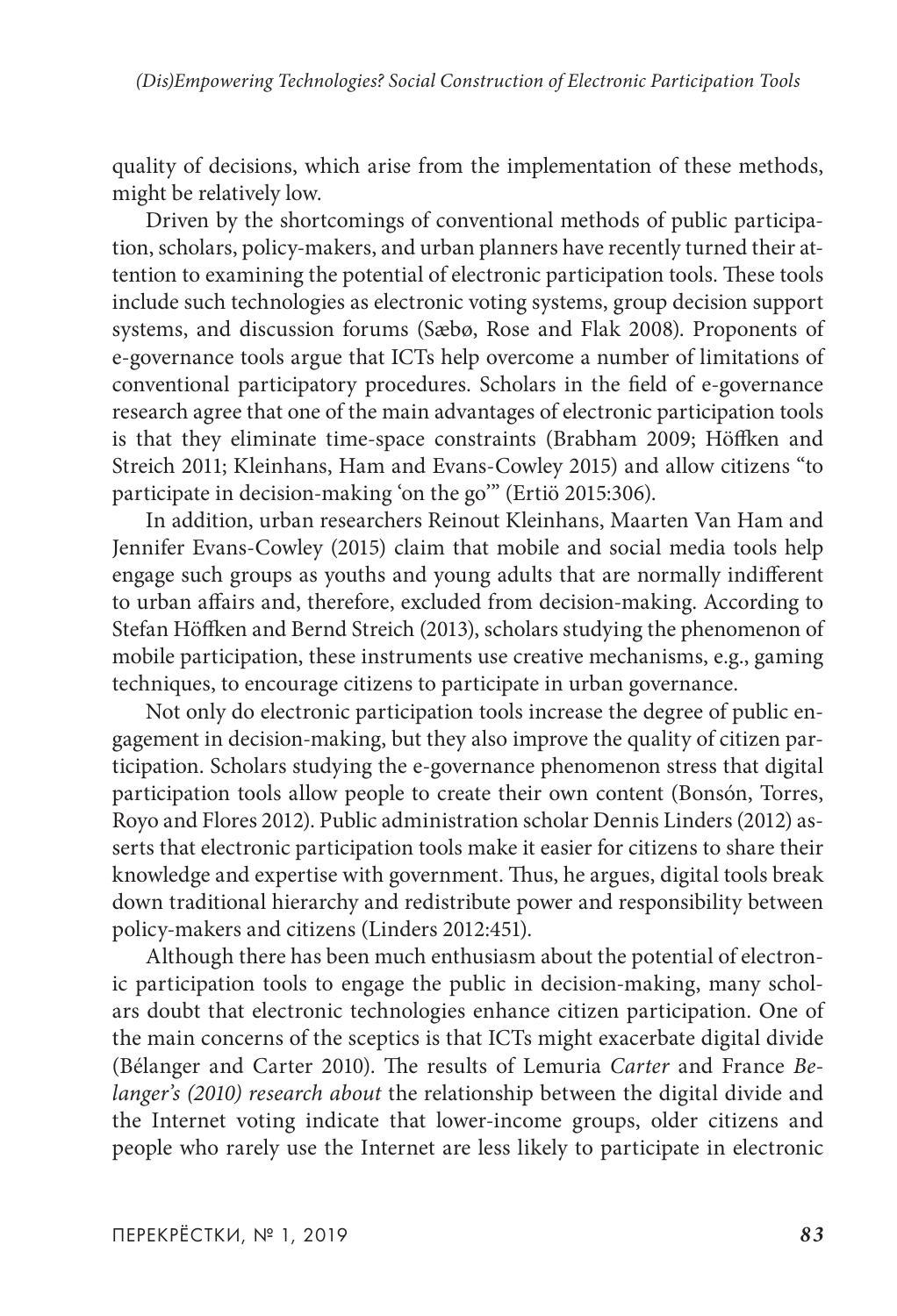voting. The scholars assert that the lack of skills of using electronic tools are the main reason for exclusion of the abovementioned groups from electronic participation.

STS scholars also point out that ICTs might limit possibilities for public participation in the offline world. Thesociologist of technology Sally Wyatt (2005) takes the example of the car industry to demonstrate how a growing technical network might limit possibilities for some groups of populations. She shows that the increase in a number of car drivers leads to the expansion of the car infrastructure. When the infrastructure grows, the car-free space shrinks, which, in turn, limits possibilities for pedestrians (Wyatt 2005:78). Wyatt suggests that it might be the same case with the Internet networks.

Finally, the critics question to which extent the e-governance model has been implemented in practice (Norris and Reddick 2013). The research by the public administration scholars Donald Norris and Christopher Reddick (2013) shows little evidence that electronic services support a direct interaction between citizens and policy-makers. The authors argue that one of the reasons why empirical results are inconsistent with the claims of the "cyber-optimist" is that the latter were based on technologically deterministic assumptions.

The discussion in this section also demonstrates that scholars studying the electronic participation phenomenon often assume that it is possible to transform the relationship between citizens and policy-makers merely by introducing electronic technology. Furthermore, the reviewed articles suggest that researchers often perceive electronic participation services as neutral tools. However, as the philosopher of technology Langdon Winner (1980) claims, technological artifacts are shaped by the social and political context in which they are embedded. According to the author, social intensions are deliberately translated into the design of artifacts, and these intensions have concrete social consequences.

Furthermore, most of the reviewed studies tend to focus on the technological aspects of electronic participation tools but do not consider the context in which they are implemented. However, Albert Meijer and Manuel Bolivar (2015) emphasize that technology itself cannot change the policy-making process. The authors note that technological change should be accompanied by institutional transformation. The scholars note that to understand the nature and effects of e-governance platforms on urban governance institutions one should study interactions between technology and social structure (Meijer and Bolivar 2015:13).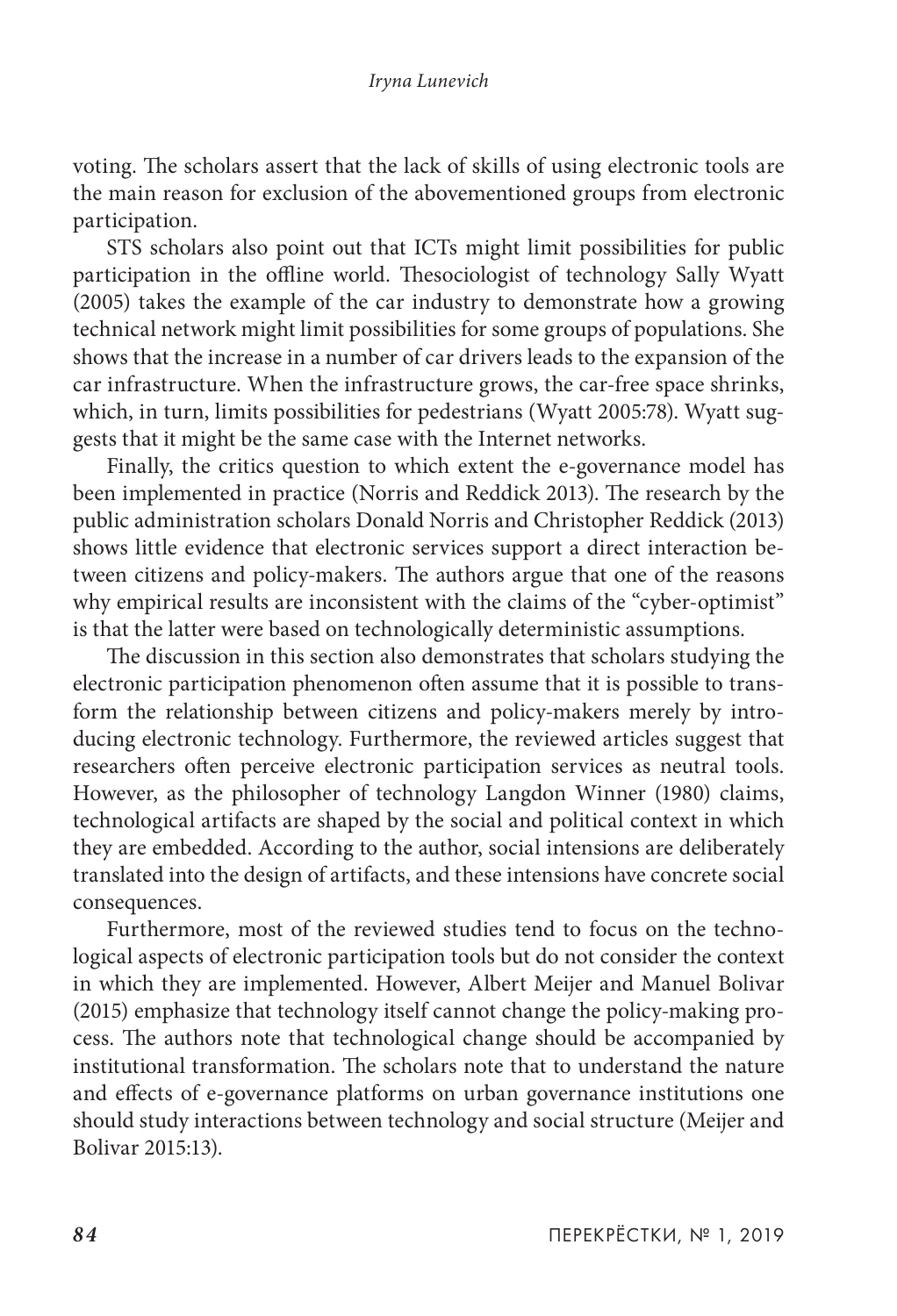### **Social Construction of the "Active Citizen" platform**

#### *Introduction*

The "Active Citizen" application was launched on the initiative of Sergei Sobyanin, Mayor of Moscow, in May 2014. According to the official web page of the "Active Citizen" project ([https://ag.mos.ru/\)](https://ag.mos.ru/), the main goal of the platform is to provide Muscovites with an opportunity to participate in city governance and to express their opinions on a wide range of urban issues including the quality of urban environment, design of public spaces, and provision of urban services. The city administration believes that the project has been successful in terms of engaging citizens in urban governance since more than 1.3 million people have joined the project and voted on more than 1,500 questions since May 2014.

However, from the perspective of the SCOT approach, quantitative indicators cannot serve as a criterion for the success or failure of a certain technology. In order to understand if technology is successful, it is necessary to identify the criteria that different groups use to evaluate the effectiveness of a particular technology. The paper uses the model for analyzing the developmental process of an artifact described by the SCOT's founding fathers Trevor Pinch and Wiebe Bijker (2012) to examine how various relevant social groups view the service, which meanings they attribute to it, and how they measure its success.

Pinch and Bijker (2012) identify three stages in the social analysis of a technological artifact. In the first stage, a researcher should analyze the "interpretative flexibility" of an artifact. The authors define "interpretative flexibility" as a stage of the artifact's development at which it is open to numerous interpretations. In the second stage, a researcher should analyze the stabilization of an artifact. At this stage of the artifact's development the interpretative flexibility decreases and one meaning becomes dominant. Pinch and Biker identify two ways of achieving the stabilization or "closure" of the artifact: rhetorical closure and closure by redefinition of the problem (2012:37-38). Rhetorical closure means that one does need to convince relevant social groups that the problems they have with regard to a certain technological artifact are solved without necessarily solving them. The redefinition of the problem means that instead of changing the design of the artifact, its designers or users invent a new problem that can be solved by the initial design. After the artifact's stabilization is analyzed, a researcher should relate a technological artifact to the wider context in which it operates.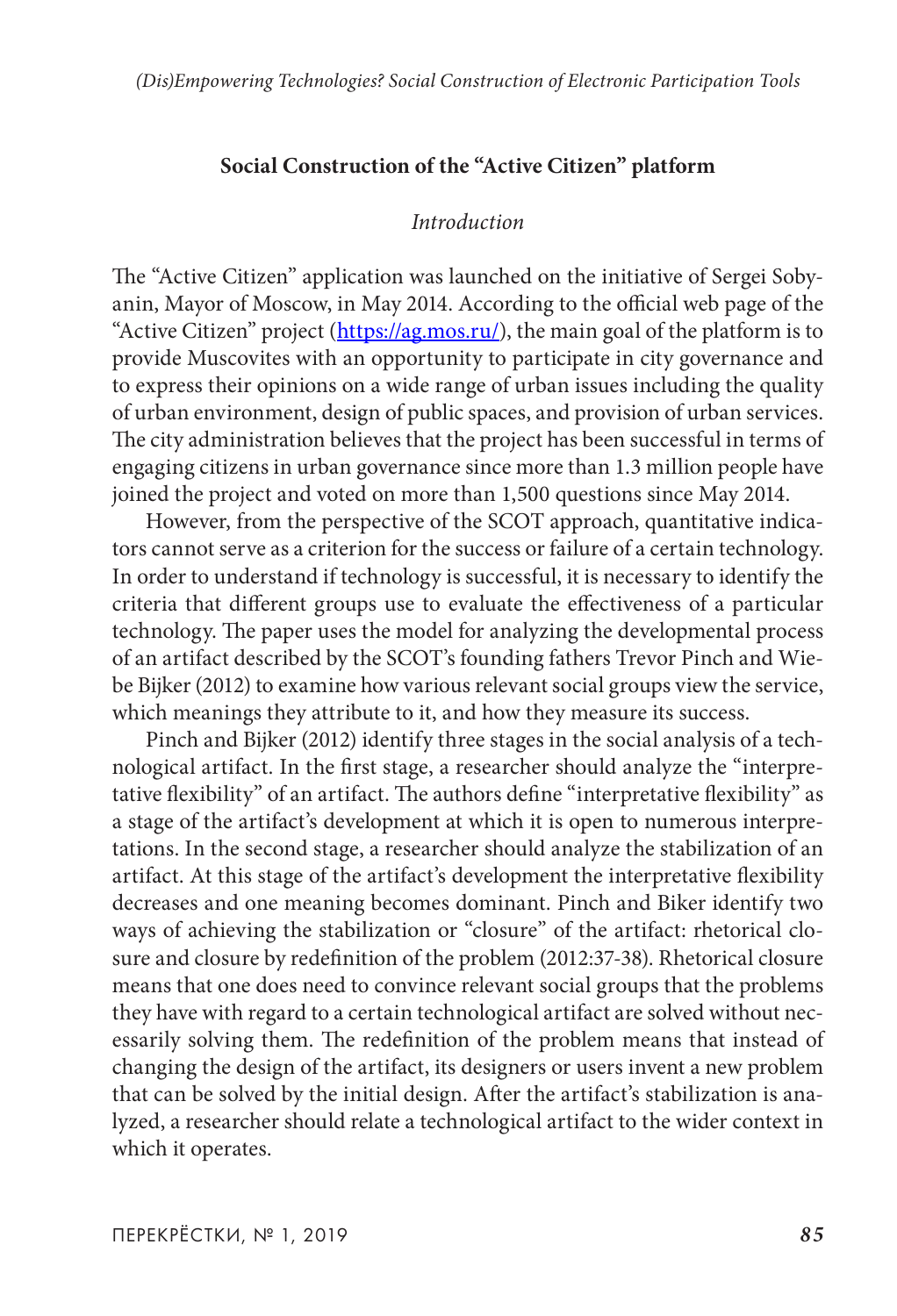### *The "Active Citizen" Platform*

The "Active Citizen" platform is a system for electronic multiple-choice referenda on urban issues. Polls might be initiated by various departments of the Moscow City Government. Referendum questions and answers to them are formulated by the administrative body that launches a poll together with the "Active Citizen" administration. After the referendum is announced, people have two weeks to cast their votes. Usually, the administration of the platform launches two or three referenda a week.

Users can vote on referenda only after they register in the system. The registration procedure works as follows: firstly, a user has to register his/her phone number in the system, then, s/he receives a text message with a registration code that activates the account. Once the registration is completed, the user can fill out his/her profile name, date of birth, gender, marital status, occupation, home address and the address of the place where s/he works. Although none of these fields are mandatory, the information in the profile is used to determine whether the user is eligible to participate in a certain poll. While everyone can participate in the city level referenda, only people who live or work in a particular district can participate in polls related to the neighborhood.

People can earn points for participation in referenda. Users are also granted points for filling out their profile, inviting their friends to join the project, and sharing information about the polls in social media. "Active Citizen" users can exchange earned points for real-world goods such as tickets to museums or services (e.g., free parking in the city center).

When the voting period is over, votes are counted, and results are sent to the governmental body that initiated the poll. The city officials claim that all the questions put on referenda on the "Active Citizen" platform are solved in accordance with the users' will. In order to let the user control how decisions are implemented, the project administration publishes detailed reports about each referendum and its results on the official web page of the project.

#### *The Relevant Social Group of Producers*

The description of the platform allows to identify two relevant social groups: producers and users. The group of producers is represented by the representatives of the Mayor of Moscow, Sergei Sobyanin, and the Moscow Government. According to the Moscow Government Decree on the "Active Citizen" project,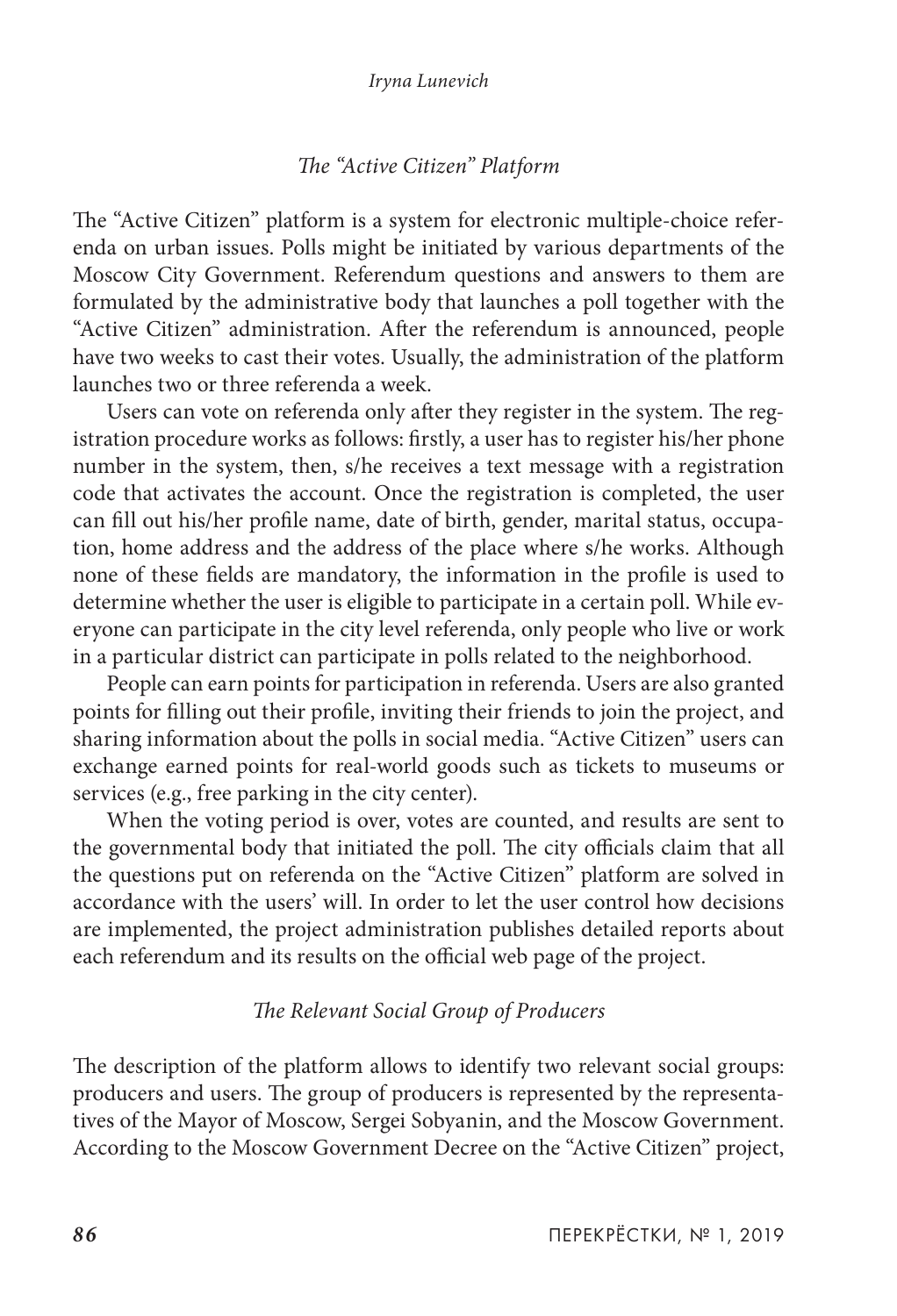the main governmental bodies involved in the project are the Moscow State Services Committee and the Department of Information Technologies. While the former coordinates the overall execution of the project, the latter is responsible for the development of the platform software. Although the information about people involved in the project and their responsibilities within it is quite limited, it is enough to conclude that the project team belongs to the upper echelons of the municipal administration.

According to the official webpage of the project, the main goal of the "Active Citizen" service is to provide citizens with an opportunity to "… directly influence decisions made by the local authorities" (<https://ag.mos.ru/>). However, the interview with a person working in the project (Interviewee  $N<sup>°</sup>$  1) helps to reveal other meanings that the group of producers ascribes to the platform. She explains that the service allows the municipal authorities to gauge Muscovites' opinion on a wide range of topics, to reveal their preferences, and to get their feedback about already implemented projects. This statement is supported by the fact that it is the city authorities who formulate referenda questions. According to the *Frequently Asked Questions* section on the official web-site of the project, "in the framework of the "Active Citizen" project, the issues that are within the competence of the Moscow Government and the executive authorities of the city of Moscow are put on vote" ([https://ag.mos.ru/\)](https://ag.mos.ru/). The absence of possibility for citizens to put their own questions on vote proves that the Moscow city authorities view the service as a tool for surveying public opinion rather than an instrument for maintaining a dialogue.

Furthermore, the project administration introduced the rules that help limit the thematic scope of referenda. First of all, according to the rules, referenda questions should not require expert knowledge to answer them. As a consequence, electronic polls rarely address significant issues. Usually, they touch upon such topics as a street or building design or leisure activities in the city. The producers of the "Active Citizen" application also have to meet certain requirements when suggesting response options to multiple-choice questions. According to the FAQ section on the official web page of the project, the authorities are allowed to offer only options, which they can guarantee to implement: "… users have to decide which of the already found solutions will be implemented by the executive authorities" ([https://ag.mos.ru/\)](https://ag.mos.ru/). Not only does the rule limit the number of responses, but it also limits the number of polls where voters can offer their own solutions to a particular problem.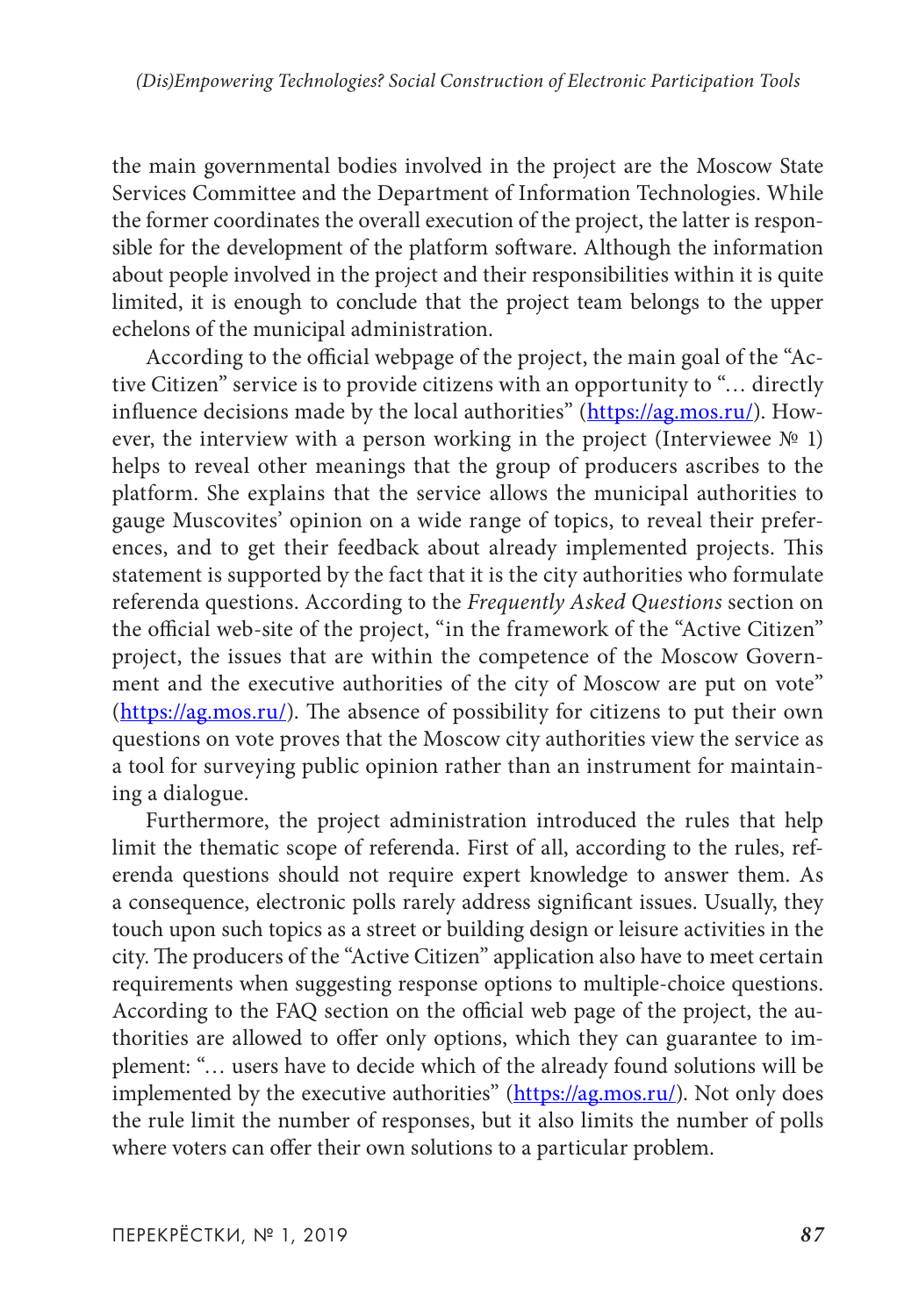The poll on the location for a 24-metre monument to the medieval prince Vladimir the Great demonstrates how the project administration limits the number of answer choices. At the beginning of 2015, the Moscow City Parliament approved the plan to erect a giant statue to Vladimir the Great on Sparrow Hills (one of the most famous landmarks of Moscow). Since the decision caused a massive public outcry, the city officials launched a referendum on the "Active Citizen" platform. The city administration offered three alternative sites. However, Muscovites were not able to vote against the erection of the monument, as there was no such option as "not to erect at all".

Finally, the officials view the "Active Citizen" application as a tool for informing Muscovites about what is going on in the municipality. As the project representative says,

"We explain why a certain question is discussed, why a decision on this question has to be taken and why the decision might be rather ambiguous. Moreover, we allow Muscovites to understand our (municipal authorities') way of thinking" (Interviewee №1, 14.04.2016).

The interview with the project representative as well as the analysis of the "Active Citizen" web page allows to conclude that there is an inconsistency between the declared and the actual goals of the "Active Citizen" service. While the platform producers represent it as a tool for engaging citizens in a decision-making process, in practice they use it as an instrument for collecting feedback and informing citizens about the issues the municipality is working on. As it will be shown below, the misrepresentation of the project goals often leads to conflicts between the group of producers and other groups concerned with the service.

### *The Relevant Social Group of Users*

Although the city administration considers the whole population of Moscow to be potential users of the service, in April 2016 only 1.4 million of Muscovites participated in electronic referenda, which constituted around 10% of the Moscow population. In March 2019, the number has grown to slightly over 2 million people (around 16% of the Moscow population). Overall, the group of users is rather anonymous. According to Elena Shinkaruk, the coordinator of the project, people between 18 and 45 years old constitute 80% of all the application users (Moscow Municipality Information Center 2015). However, any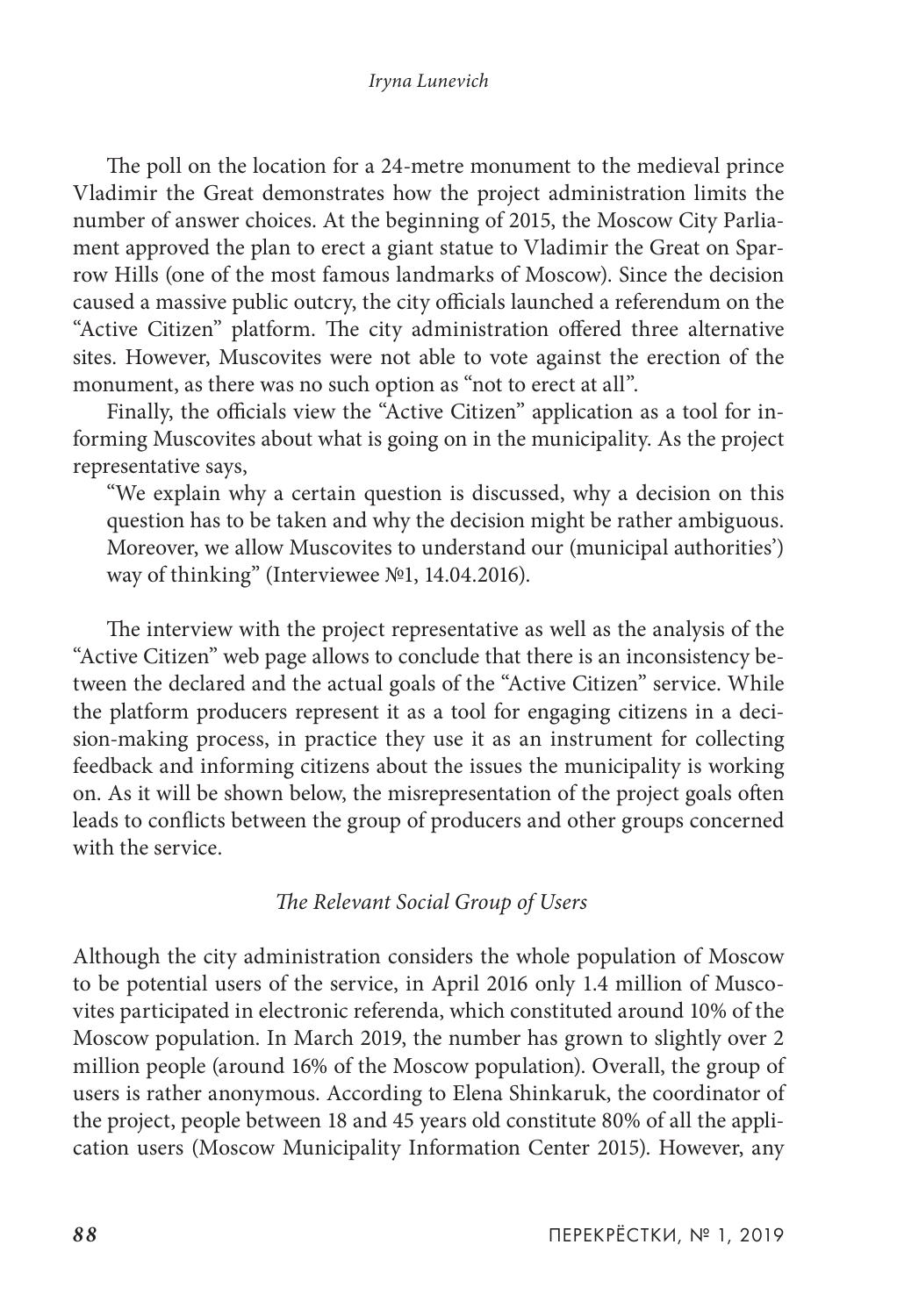other demographic information about the project participants such as gender, level of education, and income level is not available. Therefore, the interviews with the users and the analysis of their communication in social media were the only sources of information about the group.

The interviews reveal that the user's perception of the "Active Citizen" project is based on the image of the application created by the producers. All the interviewed users believe that the platform enables them to shape (at least to some extent) the process of urban development, as they can see positive changes that have occurred in Moscow because of the decisions taken on the "Active Citizen". Interviewee №2 provides the following examples:

*I can recall the situation when one of the Moscow metro stations wasn't renamed only because the majority of the "Active Citizen" users voted against this decision. Finally, the authorities took into account our [citizen's] opinion when they decided on the location of the statue for Vladimir the Great* (12.04.2016).

Moreover, the users are sure that, in the absence of other platforms for expressing their will, the "Active Citizen" service is the most effective tool for citizen engagement. Furthermore, the users emphasize the inefficiency of conventional public participation tools such as public hearings. According to interviewee №2, the majority of Muscovites are not able to take part in this kind of procedures as public hearings format is too time-consuming. In turn, the "Active Citizen" platform allows citizens to participate in the discussions "on the go" (Ertiö 2015:306). According to the interviewees, it usually takes around two to five minutes to read a question, look through expert opinions, and vote. Thus, they believe that the "Active Citizen" platform allows engaging more people in the decision-making process.

At the same time, users admit that the service often fails to establish a proper dialogue between the city administration and Moscow residents. The interviewed users identify two main problems in relation to the platform. First of all, they complain that most of the referenda on the "Active Citizen" platform address questions of little significance. According to interviewee №2, "They [the city authorities] should provide Muscovites with an opportunity to express their opinion on matters that are more important than the color of benches" (12.04.2016). At the same time, they are perturbed by the absence of polls regarding such issues as infill development, land use conflicts, or the expansion of paid parking areas in the city center.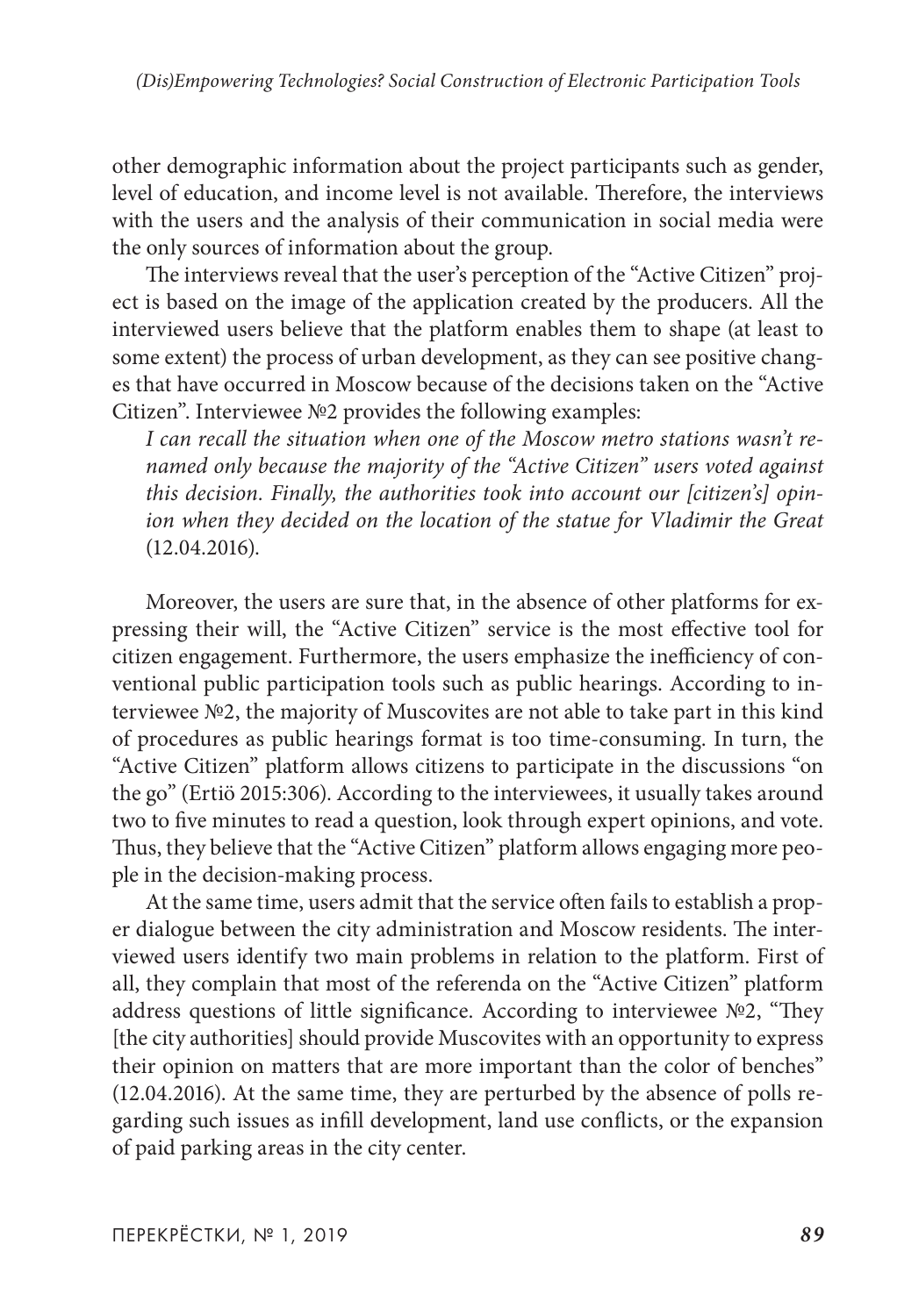Another reason for criticism of the "Active Citizen" referenda is the way the response options are formulated. Users say that in most cases response options do not cover all the potential viewpoints. Therefore, they acknowledge that they rather rank decisions taken by the city authorities than actively contribute to the decision-making process. As a result, the participants of the "Active Citizen" project feel that the city administration uses the platform to manipulate them.

Although the application does not fully meet users expectations, all the interviewees admitted that they continue using it. According to them, the launch of the "Active Citizen" service was a great step towards better governance. One of the interviewees notes that the level of public participation in the decision-making process has increased compared to the situation under Mayor Luzhkov: "The Municipality has become more open. Under Mayor Luzhkov, no one even asked people what they wanted" (Interviewee № 4, 20.04.2016).

Eventually, all the interviewed users assert that the "Active Citizen" platform would be a perfect tool for engaging citizens in the decision-making process if the producers fixed the existing problems. However, it is possible that it is the opportunity to get points and rewards that motivates users to keep participating in referenda. Although interviewee №3 does not name rewards as a primary reason to vote on the platform, he mentions that it is a nice bonus.

The analysis of the "Active Citizen" pages on social networking sites proves the hypothesis. In a comment section below each post, users tend to discuss bonuses rather than particular questions and decisions. For example, people left 62 comments below the announcement about the "One Million Trees" referendum on the "Active Citizen" page on the VK social networking site. However, almost half of the comments (29 out of 62) was motivated byrewards. Thus, it brings us to the conclusion that some users consider the "Active Citizen" service to be a mobile game rather than a public participation instrument.

Finally, there are people who use the application as a source of information. Two of my interviewees mentioned that they use the application to find out about the recent projects launched by the municipality. However, the users attribute a rather negative connotation to the platform when referring to it as a "source of information". They consider referenda to be warning signs of the forthcoming (rather negative) changes in the city. Interviewee № 3 explains:

*When I see that they launch a new referendum, I already understand that we have a problem there… I already understand that big changes are coming…* (15.04.2016).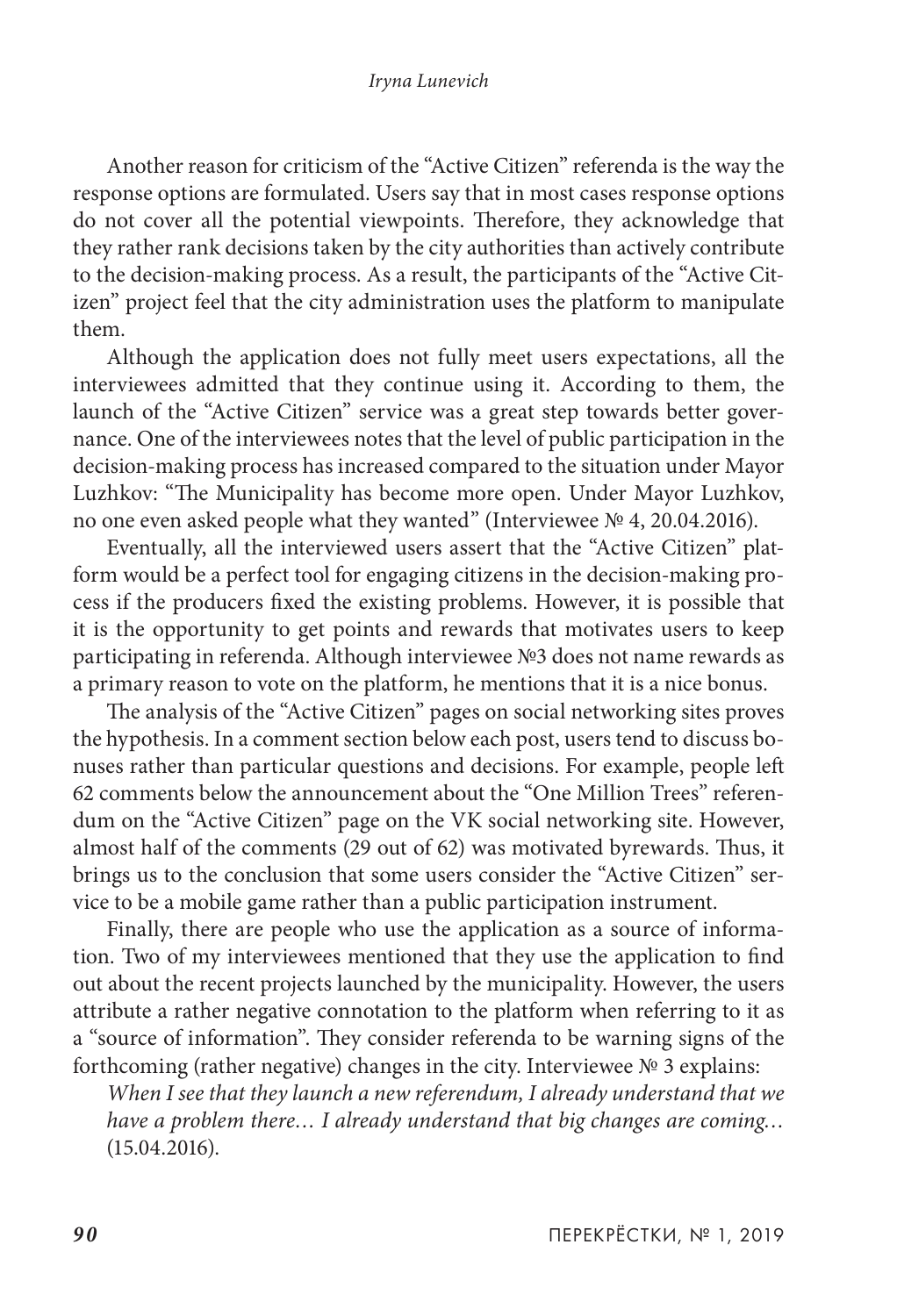The analysis demonstrates that although the users primarily view the "Active Citizen" platform as a tool for public involvement, they also realize that the tool does not work properly. When they come to a conclusion that the service does not work as it is supposed to, they try to find other uses for the "Active Citizen" platform. They use it as a mobile game or as a source of information.

## *The Relevant Social Group of Critics*

While users believe that the launch of the "Active Citizen" platform marks a step towards more democratic urban governance, urban activists, journalists, and academics are convinced that electronic referenda have nothing to do with democratic procedures. They constitute a relevant social group of critics. There are numerous reasons why the group of critics actively opposes the platform. First of all, they assert that instead of supporting public participation in municipal decision-making, the platform serves as an instrument of legitimation of the city administration's decisions. The deputy of the Moscow City Council Elena Shuvalova provides the following explanation: «... the project administration uses a combination of manipulative and openly illegal methods to create an illusion of public support» (Shuvalova 2015b).

The critics identify four main mechanisms that the producers of the "Active Citizen" have used to manipulate the public opinion. First of all, they note that the project administration asks people to vote for the decisions that violate both the national and international law. The referenda on the location for the statue of Vladimir the Great is an example of such kind of referenda. The city administration offered users of the "Active Citizen" platform three options where to erect the statue. The voters chose Borovitskaya Square near the Kremlin. However, the square was on the UNESCO World Heritage Site List and, hence, the decision to install the statue in this location could not have been a subject of a referendum before being approved by the UNESCO's World Heritage Committee (Shuvalova 2015a).

In addition, the critics note that the administration of the "Active Citizen" project launches referenda on questions that, according to the Urban Development Code, should be discussed at public hearings. These issues include, for instance, the decoration of residential block buildings that only the co-owners of the apartments in the building have the right to decide on. Next, the critics discuss numerous cases when the "Active Citizen" administration asked citizens to decide on issues such as maintenance of green areas. However, according to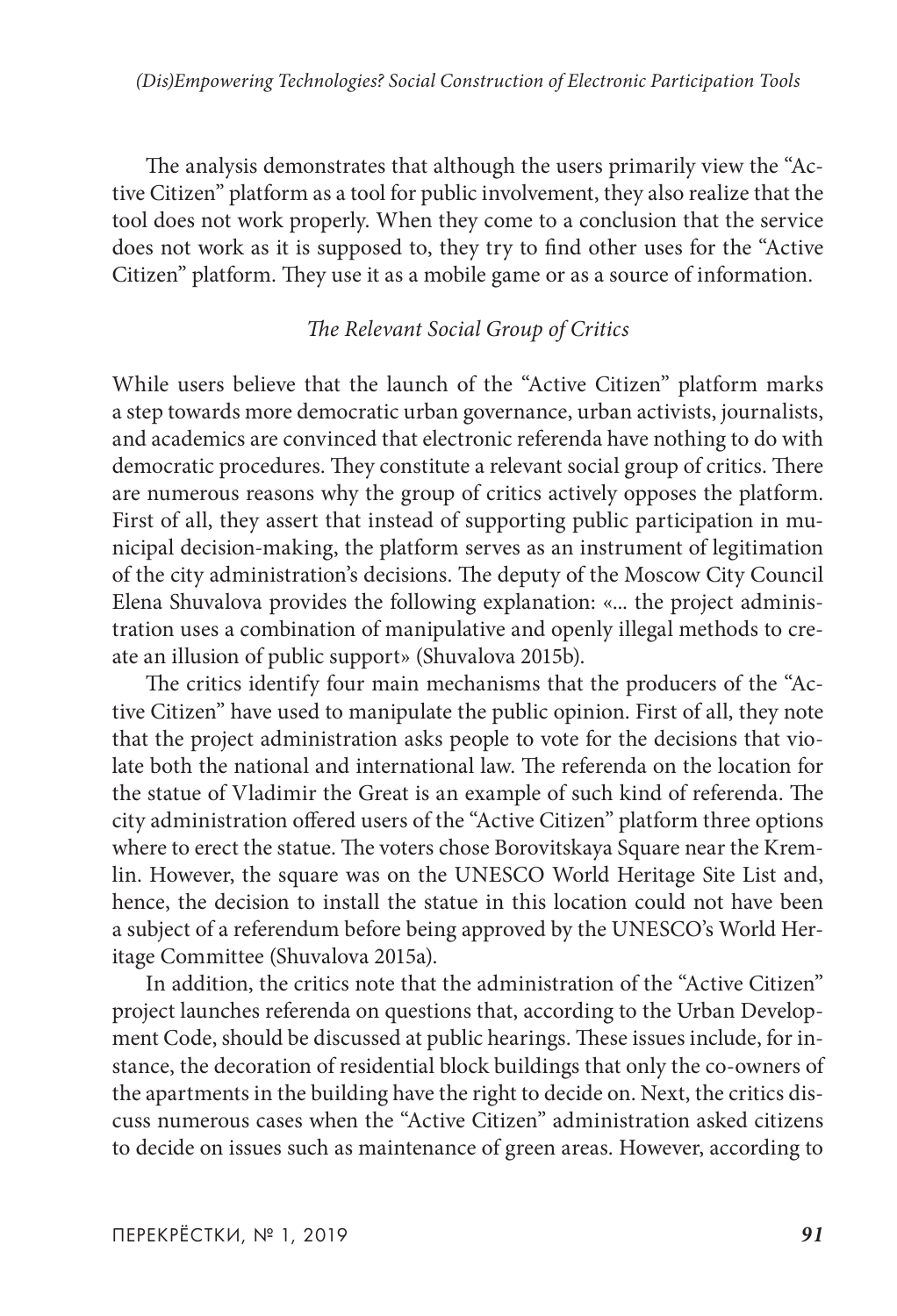critics, these questions require special expertise and, therefore, should be discussed by specialists in the field. Finally, the critics point out that the curators of the "Active Citizen" project held referenda on decisions that had been implemented before the referenda took place. Journalists Kirill Mazhai and Ivan Chesnokov (2015) describe the case when "Active Citizen" users were to choose a method of user ID authentication when logging onto the Wi-Fi network in the Moscow metro. The authorities launched the referendum in December 2014, but the verification method via SMS had been introduced several months before the poll was held (Mazhai and Chesnokov 2015).

However, referenda questions are not the only subject of the critics' concern. Some journalists and IT-specialists are not satisfied with the technical characteristics of the "Active Citizen" system. In November 2015, Alexander Plushchev, a journalist specializing in the Internet-related issues, wrote a blog entry where he criticizes the authentication method to verify the identity of the "Active Citizen" users. According to the journalist, the mobile phone authentication procedure allows people from all over Russia to register and vote on the platform on issues that are related to Moscow (Plushchev 2015a). Furthermore, the journalist notes that the mobile phone authentication method does not prevent the "Active Citizen" users from voting more than once on the same referendum, as they can use several phone numbers to create multiple accounts. Thus, he assumes that these security lapses leave the "Active Citizen" platform open to the possibility of frauds.

Ilya Rozhdestvensky, the journalist who carried out the investigation of the "Active Citizen" platform, expresses his concerns regarding the integrity of the referenda results. He notes that the administration of the project did not invite a third party to observe the electronic voting process and vote counting (Rozhdestvensky 2015). In this situation, the critic says, it is impossible to verify whether the administration of the "Active Citizen" project delivers accurate results. Furthermore, the critics point out that the results of the "Active Citizen" polls often do not coincide with the overall public mood, which makes it hard to believe that the referenda results are accurate. Interviewee №5 explains: "... the residents of Moscow protest against infill development of urban green areas, but the "Active Citizen" users vote for it. No one can believe that…" (19.04.2016).

Besides the critique of legal, operational and technical aspects of the "Active Citizen" referenda, the project opponents are also skeptical about the reward system. They assume that the practice of rewarding might have negative effects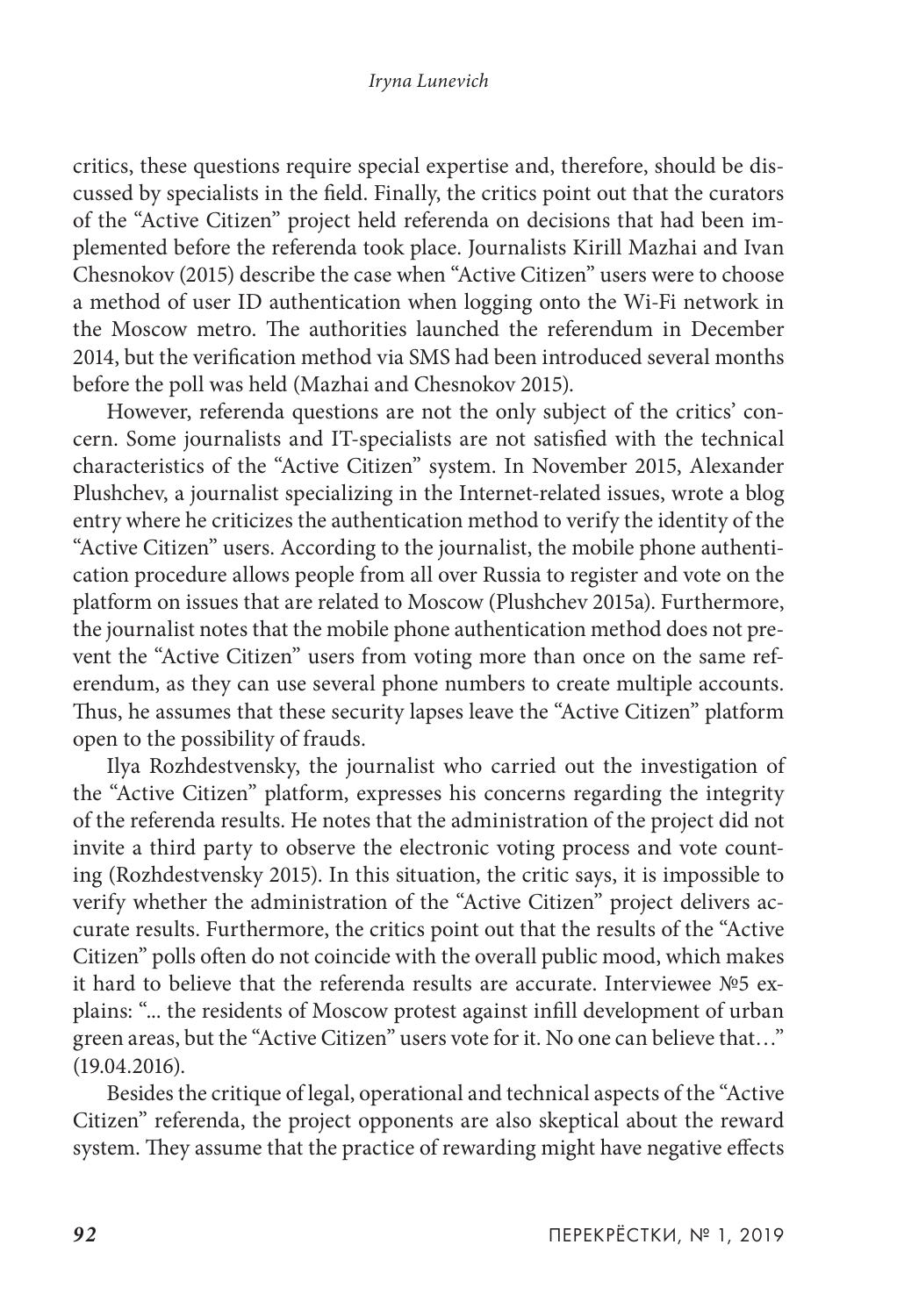on the referenda results as it makes people vote irresponsibly. The critics affirm that the "Active Citizen" users, whose main motivation to participate in the polls is rewards, tend to vote even on issues, which do not initially concern them, and, therefore, they do not make well-informed decisions.

Thus, the critics come to the conclusion that the city administration uses the "Active Citizen" service as an instrument of guided democracy. They note that the service allows the city administration to control every stage of the decision-making process and to gain approval for the already made decisions. By launching referenda on the "Active Citizen", the city administration tries to prevent any possible protests against unpopular or illegal decisions by making citizens believe that they have a voice in those decisions. As interviewee №5 notes:

*If they [the municipal authorities] just said that we had decided not to take your opinion into account, people would rise up… And in this case, they create an illusion that people express their opinions. It is hard to deal with this kind of manipulation* (19.04.2016).

She also adds that while the authorities create more opportunities for public (pseudo-) participation in the digital space, they limit the possibilities for political expression in the offline space. She observes that the authorities often refuse to give permission for public meetings and prevent such forms of public action as one-person pickets $^2$  by arresting the protestors. In the given context, interviewee №5 concludes that the launch of the "Active Citizen" platform could be viewed as another attempt to exclude citizens from decision-making.

# *Closure of the "Active Citizen" Platform*

Since interpretative flexibility of the "Active Citizen" platform is rather high, numerous conflicts arise around the artifact. To resolve these conflicts, the producers try to persuade the users and producers that the "Active Citizen" service works in accordance with the declared goals. Pinch and Bijker (2012) refer to the mechanism for achieving closure by arguments and negotiations as the "rhetorical closure mechanism". According to the authors, the rhetorical

<sup>2</sup> According to Federal Law № 54-FZ 'On Assemblies, Meetings, Demonstrations, Marches and Picketing' of June 8, 2012 (as amended), protesters are not required to notify the authorities of pickets held by one participant. Therefore, protesters prefer picketing in shifts instead of applying for permission for public meetings.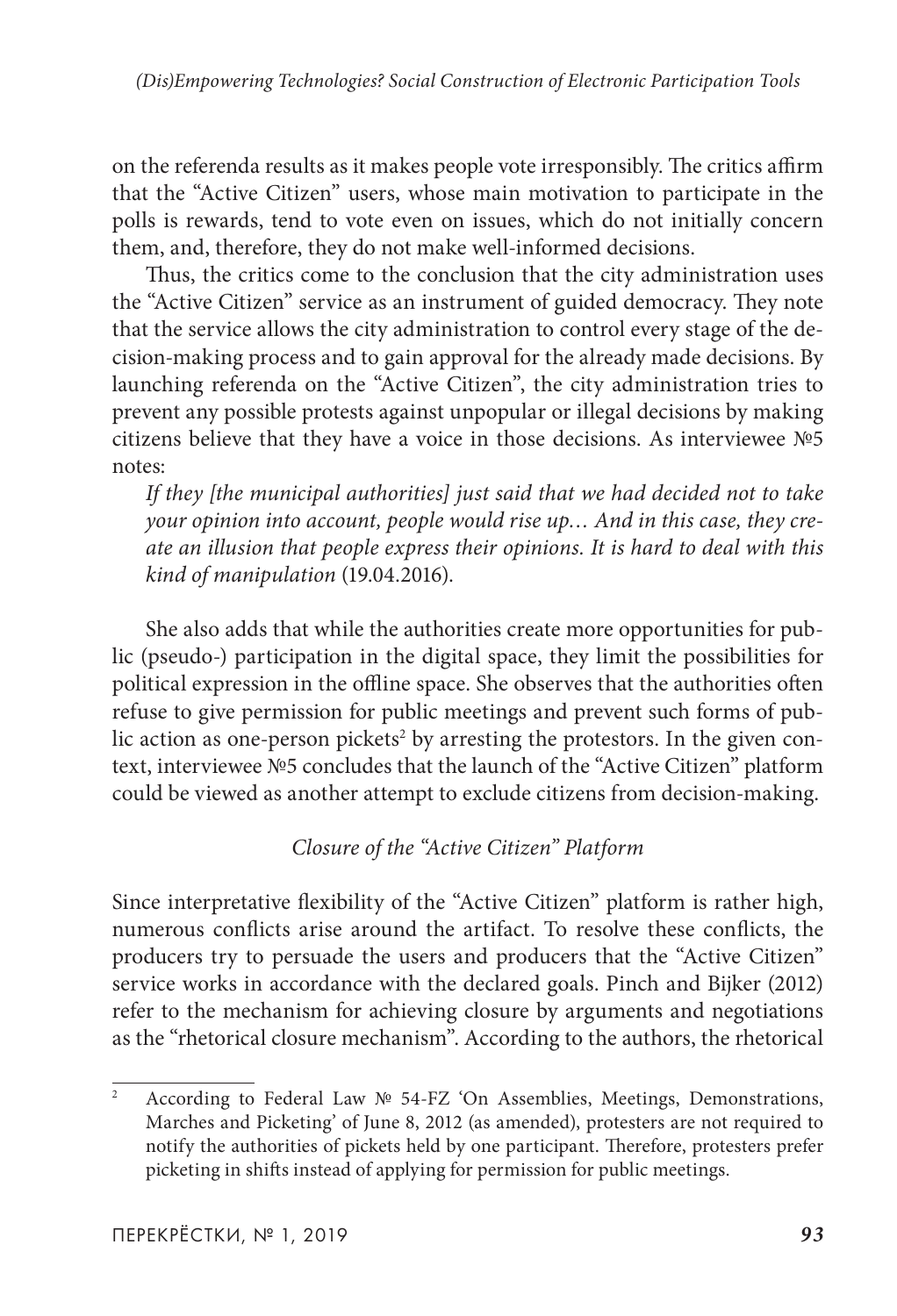closure occurs when one relevant social group manages to persuade other groups that the problems they have with respect to a particular artifact have been solved (without necessarily solving them) (Pinch and Bijker 2012:37).

The Moscow municipal authorities usually begin their argument against the criticism of the "Active Citizen" platform by comparing levels of public participation in urban governance before and after the launch of the service. The authorities emphasize that Moscow residents have long been excluded from decision-making. Hence, they conclude, the launch of the "Active Citizen" platform signifies a giant step towards wider engagement of citizens in the decision-making process.

The producers stress that the functional qualities of the platform that seem to be problematic for the critics are the best solutions for the users. In this way, the project representatives explain the absence of the obligatory verification for the "Active Citizen" users. Although the producers agree that the absence of mandatory verification allows people from other regions to vote on the "Active Citizen" polls, they notice that it is very unlikely that residents of other Russian cities would be willing to vote on the Moscow-related issues.

In a similar manner, the producers respond to the accusation of stimulating participation in the "Active Citizen" polls with rewards. My interviewee says that only 20% of the "Active Citizen" users convert their points into rewards. Thus, she concludes, the majority of voters are driven by altruistic motives.

There are several arguments that the project representatives put forward to address the "falsification of the results" issue. First of all, they note that the project administration has no reasons to falsify referenda results. Secondly, they emphasize that, on average, only 200-300, 000 people participate in each referendum. According to Artem Ermolaev, it does not make any sense to fabricate such small figures. Finally, he claims that the authentication method used by the project administration eliminates any possibility to cast multiple votes. He notes that the number of people who have multiple "Active Citizen" accounts is so insignificant that their votes cannot affect final referenda results (Ermolaev 2015b).

Although the producers usually deny any accusations, they have taken some actual steps to improve the reliability of the service. First of all, the project administration provided voters with the opportunity to verify if their votes were included in the tally and were recorded correctly. Secondly, the project administration started updating voting results for each referendum every 15 minutes, which made it possible to observe the voting progress in real time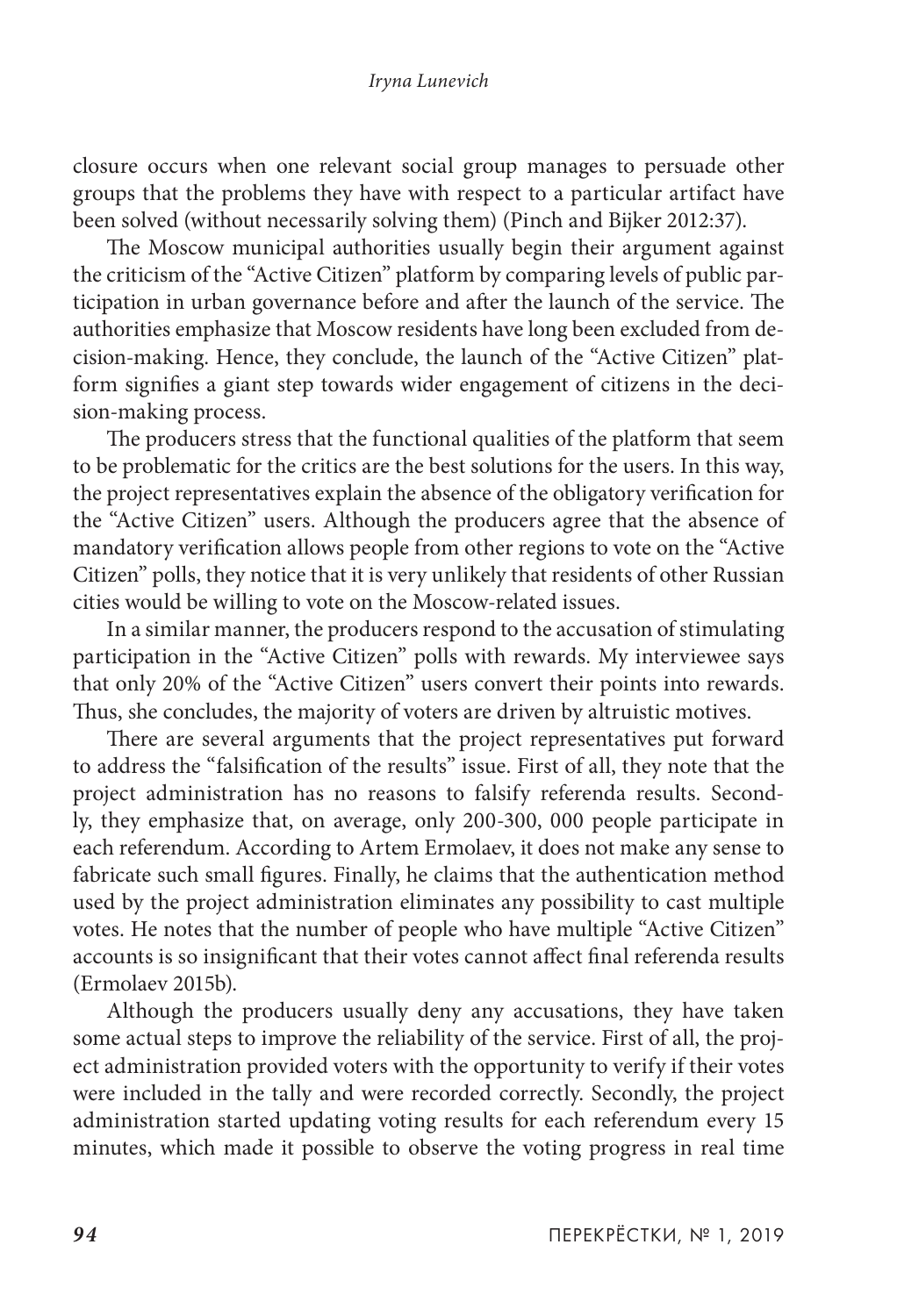(Ermolaev 2015b). Finally, in January 2016, the project administration hired the firm PricewaterhouseCoopers (PwC) to conduct an external audit and to test whether the system records user data and votes correctly and whether the system is protected from external cyber-attacks. Already in May 2016, the project administration reported that "after the retrospective analysis of the referenda results, the PwC experts did not register any deviations that would reveal that the referenda results were manipulated" [\(https://ag.mos.ru/](https://ag.mos.ru/)).

Despite all the measures taken by the producers to demonstrate the integrity of the electronic referenda results, the critics seem not to be persuaded. They say that it does not make any sense to improve the functionality of the "Active Citizen" platform as it will not function as a tool for citizen engagement in decision-making anyway. As one of my interviewees claims: "You can't use this system to solve particular urban development issues, because its producers and users are driven by the motives other than solving urban problems" (Interviewee №7, 15.04.2016).

The critics explain that the problem is not in the platform itself, but in the context, in which it was launched. Interviewee №6 explains that, in fact, the municipal authorities are not democratically elected but appointed by the federal authorities. Consequently, he says, the citizens cannot trust the Russian authorities as they are not viewed as legitimate, and, therefore, they cannot believe in good intensions of the "Active Citizen" producers. Thus, the critics argue that that the electronic referenda platform cannot work in the given context. As interviewee №7 notices: "It is impossible to introduce electronic democracy under this [Putin's] regime" (15.04.2016).

### **Conclusions**

The paper aims at examining how the "Active Citizen" platform transforms the relationships among different actors involved in the process of urban development. Despite the enthusiasm expressed by policy makers, public administration scholars, urban theorists and planners regarding the democratizing potential of electronic participation tools, the case of "Active Citizen" demonstrates that there is a significant gap between theoretical assumptions and the way these instruments are implemented into practice.

The analysis demonstrates that the "Active Citizen" platform, in fact, helps to overcome some of the limitations of the conventional participatory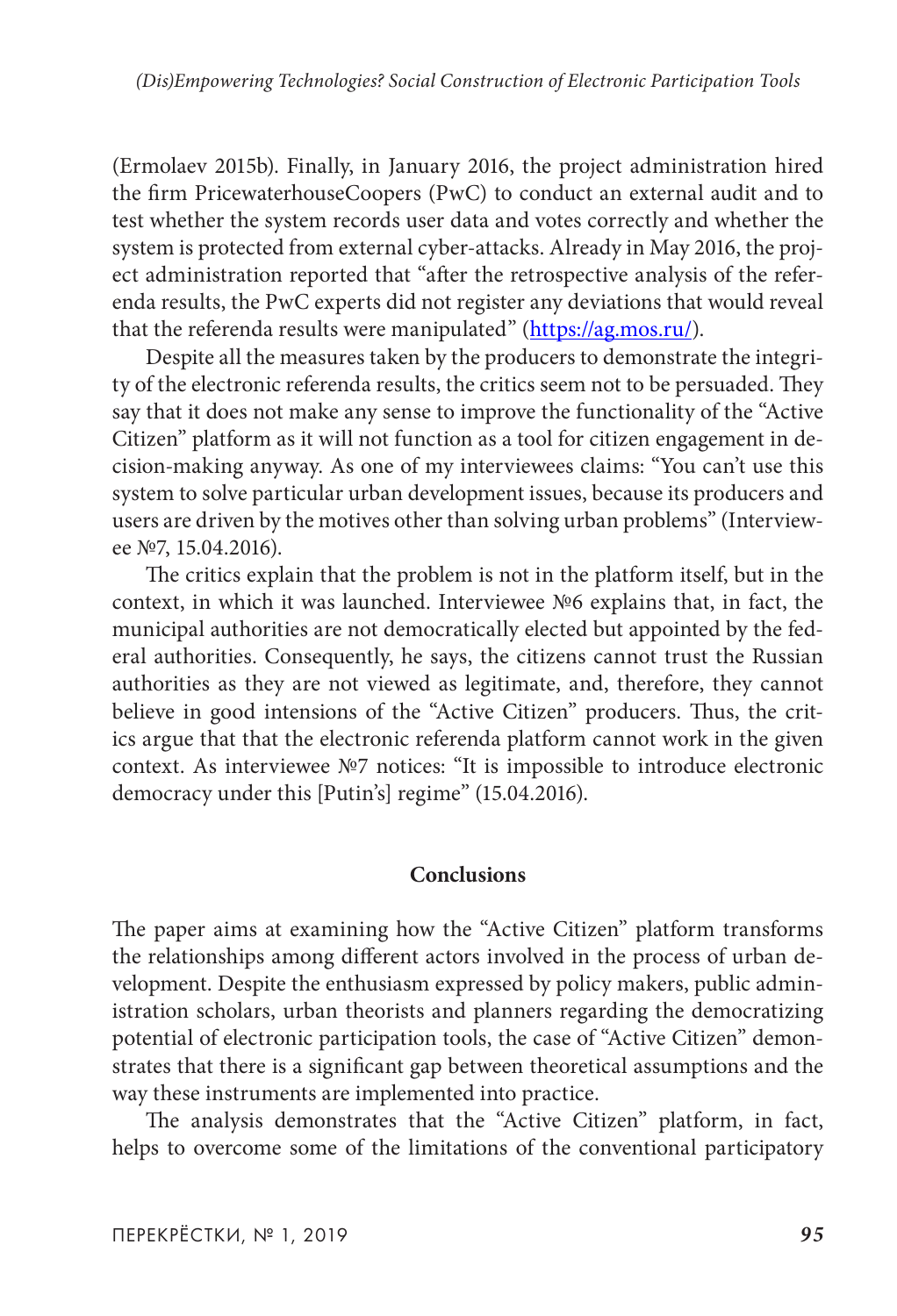mechanisms. It allows citizens to be more actively engaged in the decision-making process because the service gives them an opportunity to participate in urban governance "on the go", as it takes only two to five minutes to vote. In addition, gaming techniques and the reward system introduced by the producers help to attract the citizens to the service. Although the interviewed users do not consider the possibility to exchange the collected points for some services or goods to be the main motivation to participate in the electronic polls; they mention that it is a nice bonus. The analysis suggests that the convenience of use and gaming techniques helped the city administration to attract the attention of Muscovites to the service.

At the same time, the analysis of the tool shows that the platform contains the same barriers for citizen participation as the conventional procedures. First of all, it is the city administration that chooses and frames referenda questions and possible answers to them. As the examination of the platform and interviews with its users show, most of the referenda rarely address significant issues of the urban development process in Moscow. The electronic polls are usually dedicated to such topics as beautification of streets, entertainment activities in the city, or names of streets.

In addition, answer options are also limited, and users have little opportunity to make their own suggestions. The "Active Citizen" voters have to choose one of the solutions offered by the city administration and have no possibility to revoke a particular decision if they disagree with it. Therefore, it could be concluded that the platform does not support a two-way communication between the city government and urban dwellers. The users are perceived as reactive actors rather than active participants of the decision-making process. Thus, the study reveals that the "Active Citizen" platform does not allow for a high degree of citizen engagement in urban governance.

Furthermore, the introduction of the electronic participatory mechanisms in Moscow was not supported by broader institutional transformations. There is still no law that regulates the working of the "Active Citizen" platform. In the absence of such law the Moscow authorities are not obliged to translate decisions taken by the "Active Citizen" users into real actions. Therefore, they can use the "Active Citizen" service as a tool for consulting with urban dwellers. The situation demonstrates that the Moscow authorities have simply appropriated a technology that was developed in the Western world without adjusting it to the local context. However, as STS scholars Hård and Misa argue, "when technologies are introduced into a new setting, they are often substantially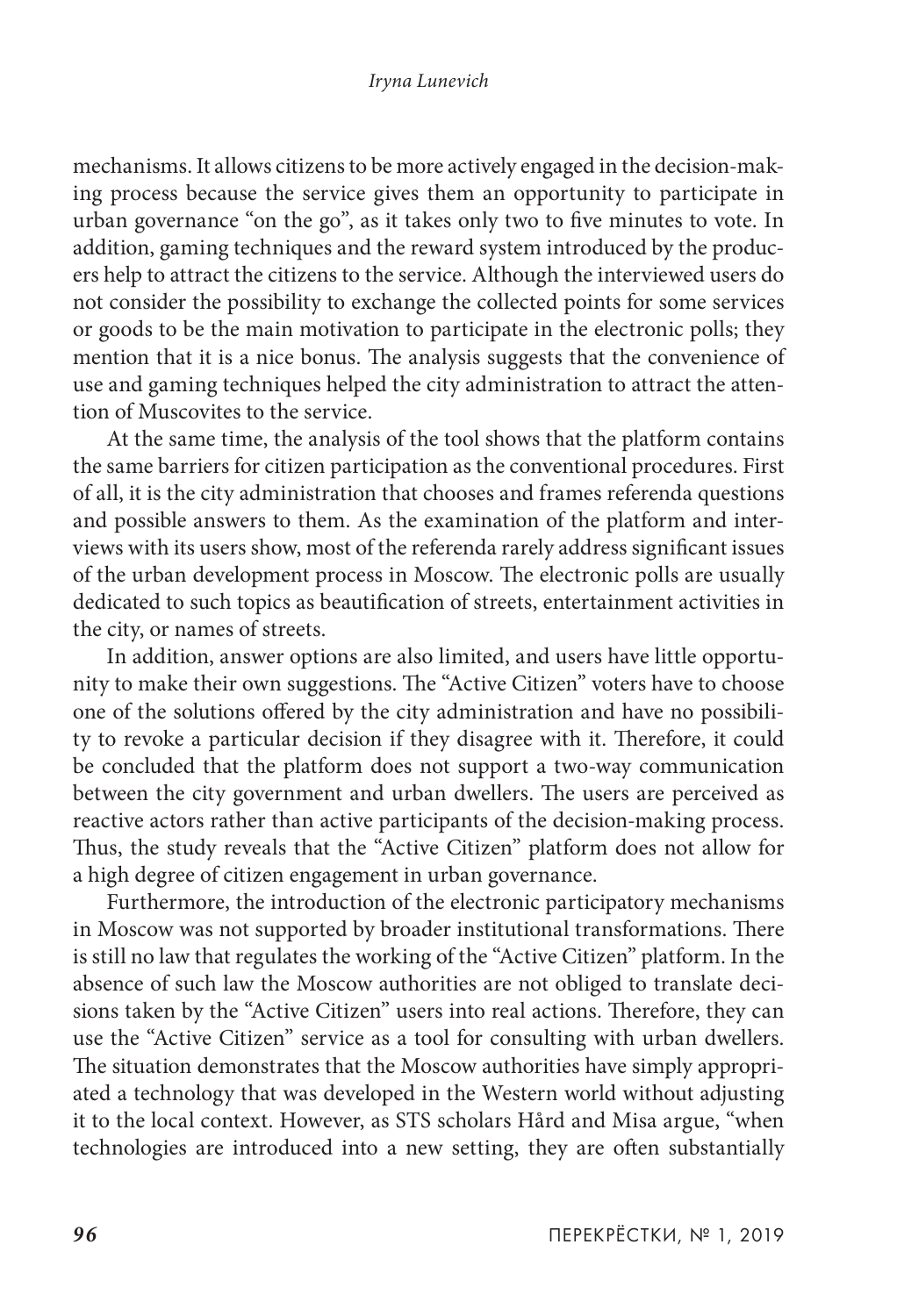modified and even given new meanings" (2008:11). This can be seen in the "Active Citizen" case — none of the actors concerned with technology sees the platform solely as a tool for public participation.

Despite all that, it is impossible to say that the "Active Citizen" service is not working. The study demonstrates that "working" and "non-working" are not intrinsic qualities of the artifact, but they are socially constructed categories. The paper reveals that different relevant social groups use different criteria for assessing whether the platform is "working" or not. The producers of the "Active Citizen" platform view the service as an instrument for surveying public opinion and, hence, they evaluate the success of the platform based on the number of people participating in polls. Since the number of the "Active Citizen" users is constantly growing, the producers believe that the service is working well. The users and critics, in turn, evaluate the service based on the "working in accordance with the declared goals" criterion. Since both relevant social groups realize that the producers use the services for purposes different from engaging citizens in decision-making, they conclude that the electronic referenda service is a non-working technology.

The analysis also demonstrates that the design of the platform is changing as negotiations among relevant social groups evolve. In order to address some problems that the relevant social groups of users and critics had with respect to the platform, the producers have come up with a number of technical and non-technical solutions. However, as my analysis reveals, the critics consider these measures not to be sufficient to resolve the conflicts around the "Active Citizen" platform. They believe that the only way to "repair" the technology is to change the context in which it operates. Thus, the discussion suggests that instead of asking "to what extent does the "Active Citizen" platform support public participation in urban governance" it might be relevant to ask the following questions: under what conditions will the platform support public participation in urban governance? Under what conditions could the closure of the platform be achieved?

### **Literature**

Bélanger, F., Carter, L. The Impacts of the Digital Divide on Citizens' Intentions to Use Internet Voting. *International Journal on Advances in Internet Technology.*  № 3(3–4). 2010. P. 203–211.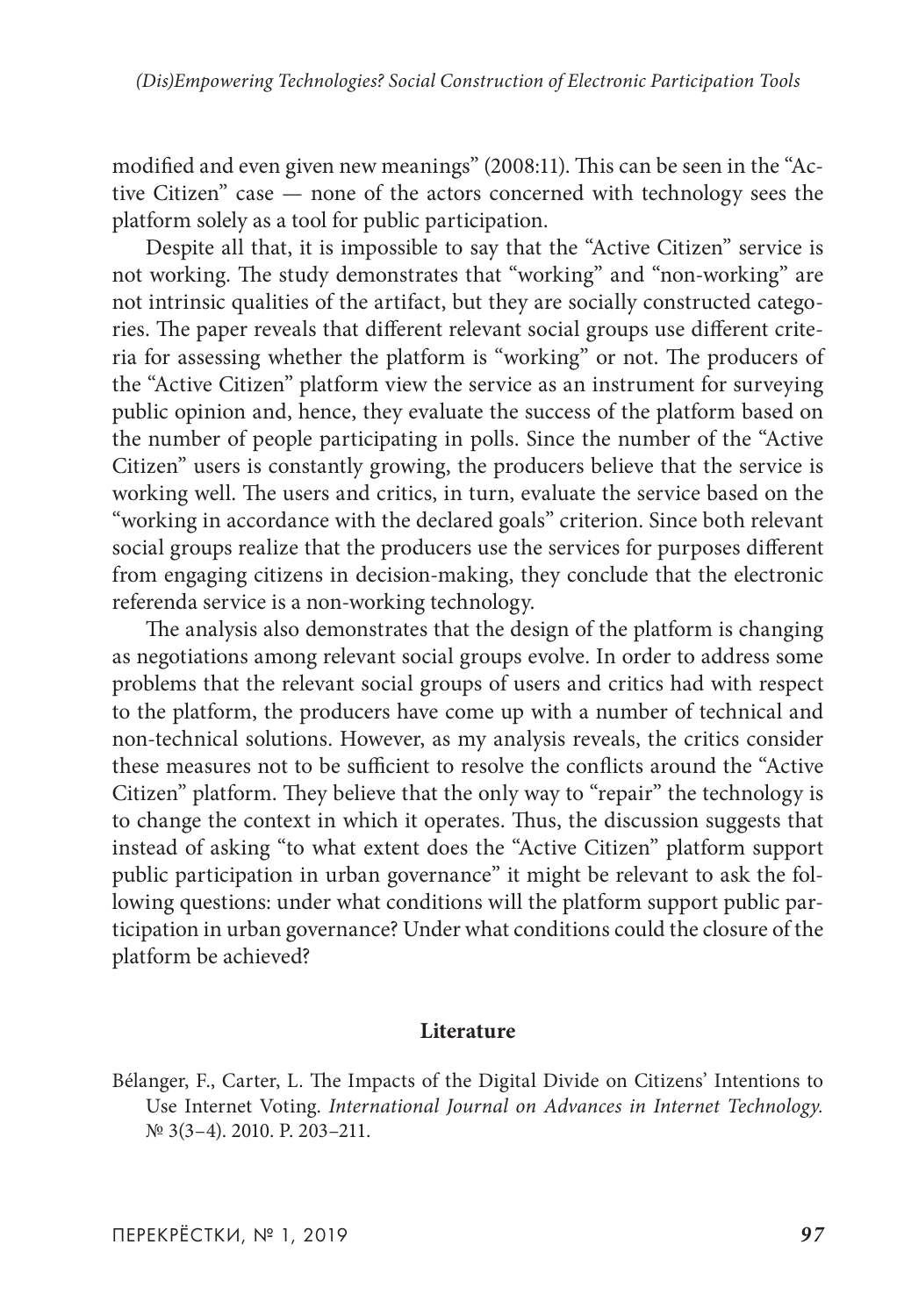- Bijker, W.E. Of Bicycles, Bakelites, and Bulbs. Towards a Theory of Sociotechnical Change. Cambridge MA: MIT Press, 1995, 390 p.
- Brabham, D.C. Crowdsourcing the Public Participation Process for Planning Projects. *Planning Theory*. № 8(3). 2009. P. 242–262.
- Bonsón, E., Torres, L., Royo, S., and Flores, F. Local E-Government 2.0: Social Media and Corporate Transparency in Municipalities. *Government Information Quarterly*. № 29(2). 2012. P. 123–132.
- Büdenbender, M., Zupan, D. The Evolution of Neoliberal Urbanism in Moscow, 1992– 2015. *Antipode*. 2016. P. 1–20.
- Callon, M., Lascoumes, P., Barthe, Y. Acting in an Uncertain World. An Essay on Technological Democracy. (G. Burchell, Trans.). Cambridge MA: MIT Press, 2009. 287 p. (Original work published 2001).
- Ertiö, T.P. Participatory Apps for Urban Planning Space for Improvement. *Planning Practice and Research*. № 30(3). 2015. P. 303–321.
- Hård, M., Misa, T. J. Urban Machinery: Inside Modern European Cities. Cambridge MA: MIT Press, 2008. 351 p.
- Healey, P. The Communicative Turn in Planning Theory and Its Implications for Spatial Strategy Formation. *Environment and Planning B: Planning and Design*. № 23(2). 1996. P. 217–234.
- Höffken, S., Streich, B. (2011). Engaging the Mobile Citizens How Mobile Devices Offer New Ways of Civil Engagement. In: Schrenk, M., Popovich V. V., Zeile, P. (Eds.), Proceedings of REAL CORP. Conference. Essen. 2011. P. 269-274.
- Innes, J. E., Booher, D. E. Reframing Public Participation: Strategies for the 21st Century. *Planning Theory and Practice*. № *5*(4). 2004. P. 419–436.
- Jasanoff, S. Science and Citizenship: a New Synergy. *Science and Public Policy*. № 31(2). 2004.P. 90–94.
- Kleinhans, R., Van Ham, M., Evans-Cowley, J. Using Social Media and Mobile Technologies to Foster Engagement and Self-Organization in Participatory Urban Planning and Neighbourhood Governance. *Planning Practice and Research*. № 30(3), 2015. P. 237–247.
- Leach, M., Scoones, I., Wynne, B. Science and Citizens: Globalization and the Challenge of Engagement (Vol. 2). London, New York: Zed Books, 2009, 295 p.
- Leino, H., Laine, M. Do Matters of Concern Matter? Bringing Issues back to Participation. *Planning Theory*. № 11(1). 2012. P. 89–103.
- Linders, D. From E-Government to We-Government: Defining a Typology for Citizen Coproduction in the Age of Social Media. *Government Information Quarterly*. № 29(4). 2012. P. 446–454.
- Meijer, A., Bolívar, M. P. R. Governing the Smart City: a Review of the Literature on Smart Urban Governance. *International Review of Administrative Sciences.*  № 0(0). 2015. P. 1–17.
- Nowotny, H. Democratising Expertise and Socially Robust Knowledge. *Science and*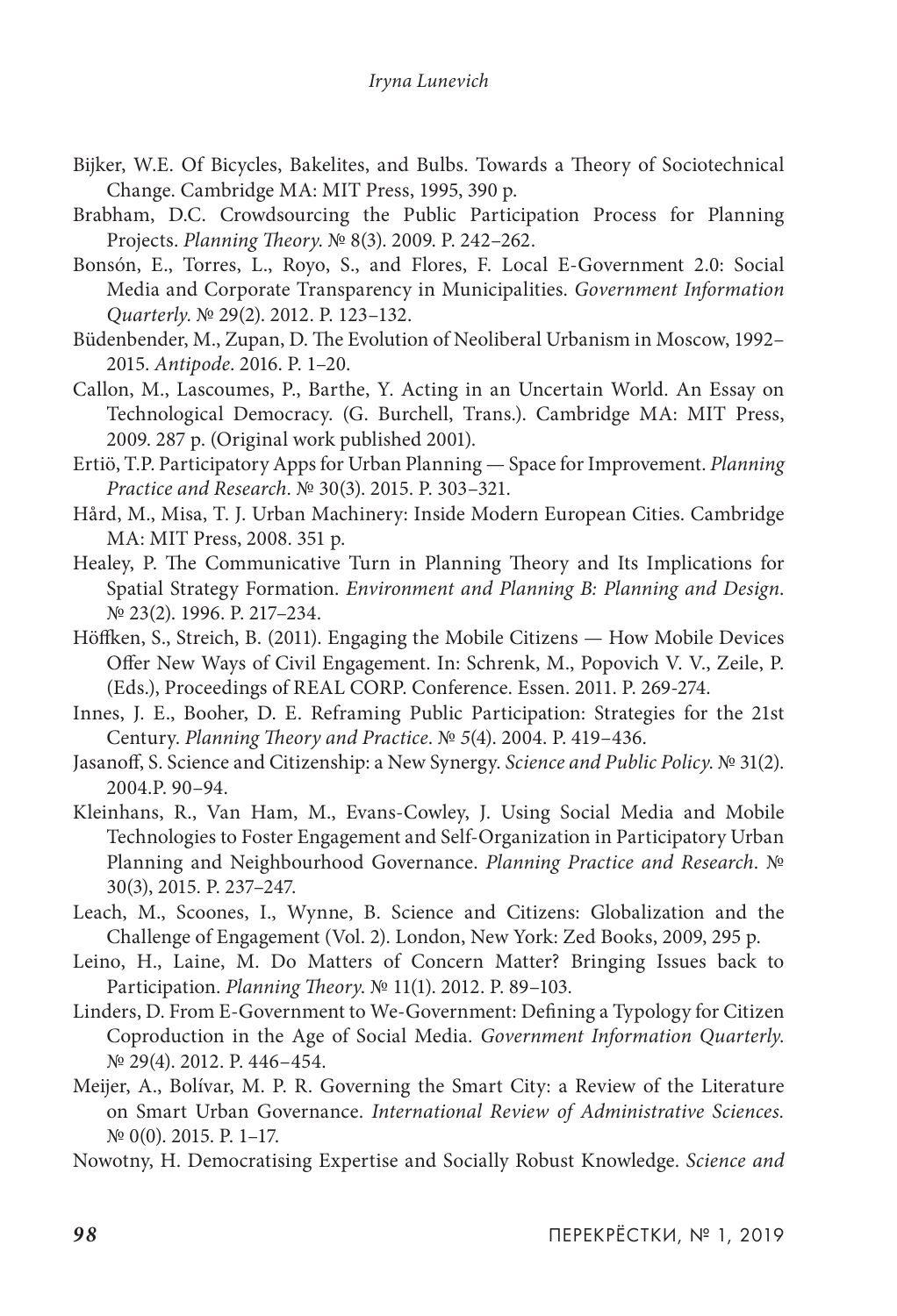*Public Policy*. № 30(3). 2003. P. 151–156.

- Norris, D. F., Reddick, C. G. Local E‐Government in the United States: Transformation or Incremental Change?. *Public Administration Review*. № 73(1). 2013. P. 165–175.
- Pinch T. J., Bijker W. E. The Social Construction of Facts and Artifacts: Or How the Sociology of Science and the Sociology of Technology Might Benefit Each Other. In Bijker, W. E., Hughes, T. P., Pinch, T., ed. *The Social Construction of Technological Systems. New Directions in the Sociology and History of Technology* (Anniversary ed.) Cambridge MA: MIT Press, 2012, P. 11–44.
- Rowe, G., Frewer, L. J. A Typology of Public Engagement Mechanisms. *Science, Technology and Human Values*. № 30(2). 2005. P. 251–290.
- Rowe, G., Frewer, L. J. Public Participation Methods: A Framework for Evaluation. *Science, Technology and Human Values*. № 25(1). 2000. P. 3–29.
- Sæbø, Ø., Rose, J., Flak, L. S. The Shape of E-Participation: Characterizing an Emerging Research Area. *Government Information Quarterly*. № 25(3). 2008. P. 400–428.
- Winner, L. Do Artifacts Have Politics?. *Daedalus,* № 109(1). 1980. P. 121–136.
- Wyatt, S. Non-users also matter: the construction of users and non-users of the internet. In T. Pinch, N. Oudshoorn (Eds.). How users matter the co-construction of users and technology). Cambridge, Massachusetts: MIT Press. 2005. P. 67–79.

### *Electronic Resource*

- Ermolaev, A. Kak ustroen "Aktivnyj Grazhdanin"? [How "Active Citizen" platform works?], November 7, 2015 / [Electronic Resource]. Available from: [http://echo.](http://echo.msk.ru/blog/arermolaev/1654210-echo/) [msk.ru/blog/arermolaev/1654210-echo/](http://echo.msk.ru/blog/arermolaev/1654210-echo/)
- Mazhai K., Chesnokov, I. Fiktivnyj grazhdanin [Fictitious Citizen], *Yod News*, June 2, 2015 / [Electronic Resource] Available from:<http://yodnews.ru/2015/06/02/citizen>
- Plushchev, A. Aktivnyj Grazhdanin. No Mutnyj [Active Citizen. But Non-Transparent], November 3, 2015 / [Electronic Resource]. Available from: [http://apps.plushev.](http://apps.plushev.com/2015/11/03/3915/) [com/2015/11/03/3915/](http://apps.plushev.com/2015/11/03/3915/)
- Rozhdestvensky, I. Obmanutyj grazhdanin [Deceived Citizen]. *Anti-corruption*  Foundation, November 23, 2015 / [Electronic Resource]. Available from: [https://](https://fbk.info/investigations/post/122/) [fbk.info/investigations/post/122/](https://fbk.info/investigations/post/122/)
- Shuvalova, E. [Deputy of the Moscow Council Elena Shuvalova]. Ego zovut v narode Fiktivnyj Grazhdanin [People call it 'Fictitious Citizen'], October 23, 2015 a */* [Video file]. Available from: [https://www.youtube.com/watch?v=CvRlDL-](https://www.youtube.com/watch?v=CvRlDL-1F2w&feature=youtu.be)[1F2w&feature=youtu.be](https://www.youtube.com/watch?v=CvRlDL-1F2w&feature=youtu.be)
- Shuvalova, E. Proekt "Aktivnyj Grazhdanin" kak sredstvo manipuliacii principami uchastija mosckvichej v upravlenii gorodom [The "Active Citizen" project as means of manipulation of the principles of public participation in urban governance]. November 21, 2015 / [Electronic Resource]. Available from: [http://elenashuvalova.](http://elenashuvalova.ru/duma/kruglyj-stol-v-mosgordume-po-aktivnomu-grazhdaninu.html) [ru/duma/kruglyj-stol-v-mosgordume-po-aktivnomu-grazhdaninu.html](http://elenashuvalova.ru/duma/kruglyj-stol-v-mosgordume-po-aktivnomu-grazhdaninu.html)